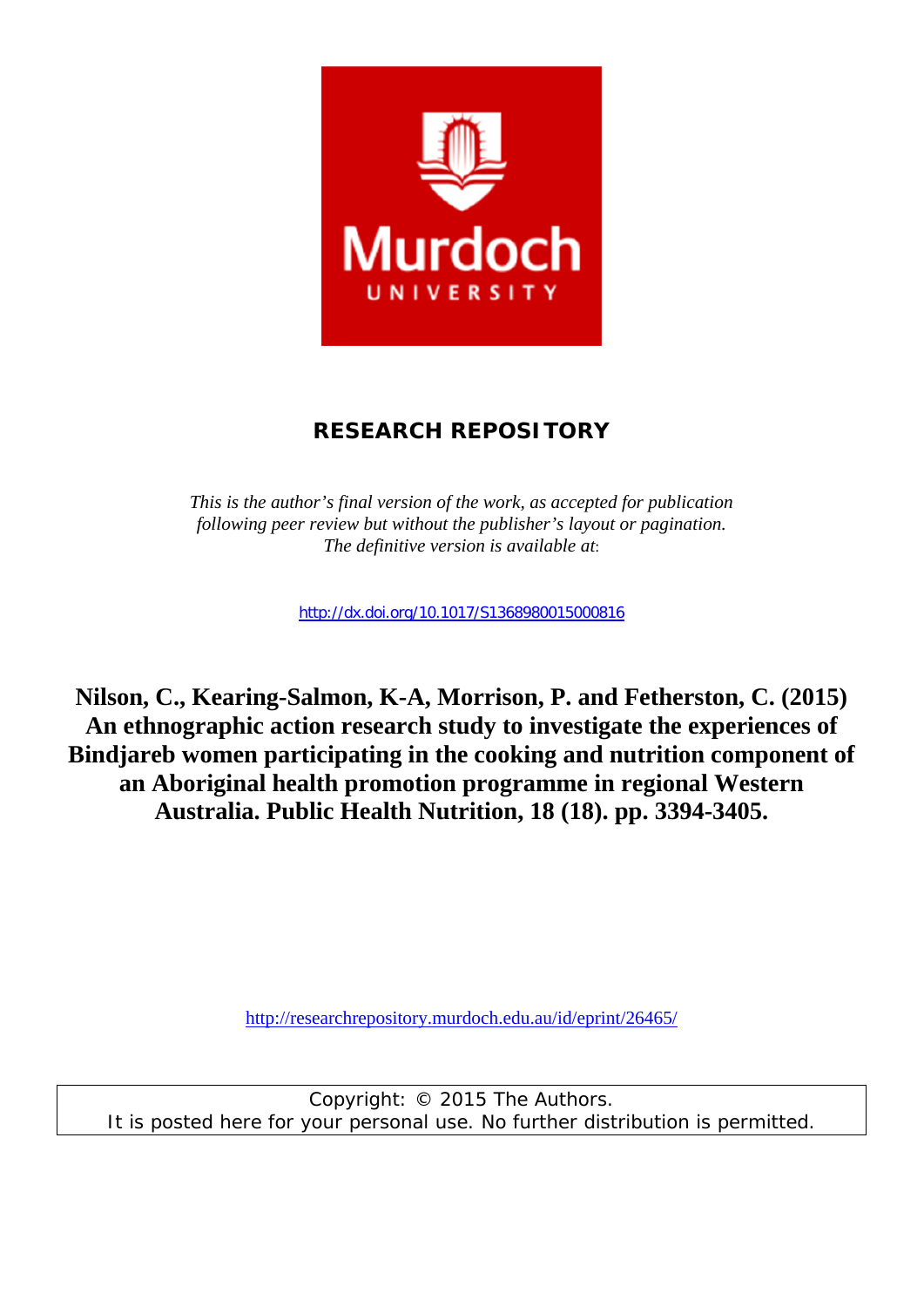# **An ethnographic action research study to investigate the experiences of Bindjareb women participating in the cooking and nutrition component of an Aboriginal health promotion programme in regional Western Australia**

Caroline Nilson<sup>(1)</sup>, Karrie-Anne Kearing-Salmon<sup>(2)</sup>, Paul Morrison<sup>(1)</sup> and Catherine Fetherston<sup>(1)</sup>

**1** School of Health Professions, Murdoch University, Peel Campus, Education Drive, PO Box 1937, Mandurah, Western Australia 6210, Australia

**2** Murray District Aboriginal Association, Pinjarra, Western Australia, Australia

#### **Abstract**

To investigate the experiences of women participating in a cooking and nutrition component of a health promotion research initiative in an Australian Aboriginal regional community.

Weekly facilitated cooking and nutrition classes were conducted during school terms over 12 months. An ethnographic action research study was conducted for the programme duration with data gathered by participant and direct observation, four yarning groups and six individual yarning sessions. The aim was to determine the ways the cooking and nutrition component facilitated lifestyle change, enabled engagement, encouraged community ownership and influenced community action.

Regional Bindjareb community in the Nyungar nation of Western Australia.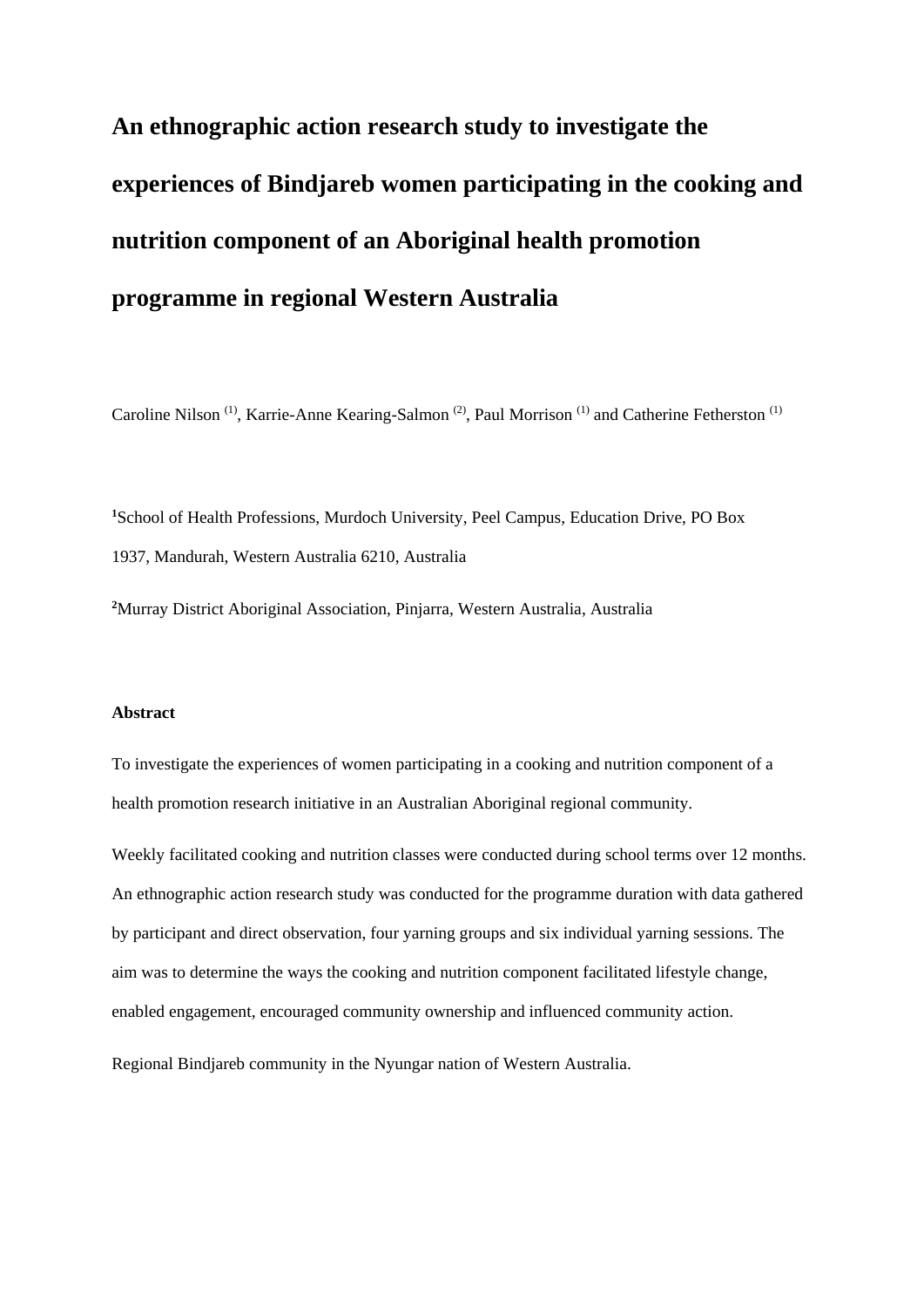A sample of seventeen Aboriginal women aged between 18 and 60 years from the two kinships in two towns in one shire took part in the study. The recruitment and consent process was managed by community Elders and leaders.

Major themes emerged highlighting the development of participants and their recognition of the need for change: the impact of history on current nutritional health of Indigenous Australians; acknowledging shame; challenges of change around nutrition and healthy eating; the undermining effect of mistrust and limited resources; the importance of community control when developing health promotion programmes; finding life purpose through learning; and the need for planning and partnerships to achieve community determination.

Suggested principles for developing cooking and nutrition interventions are: consideration of community needs; understanding the impact of historical factors on health; understanding family and community tensions; and the engagement of long-term partnerships to develop community determination.

One of the major determinants of morbidity and mortality among Australian Aboriginal and Torres Strait Islander (Indigenous) peoples is poor nutrition<sup> $(1-3)$ </sup> and in a global context Indigenous peoples from other countries also face elevated disease burden attributed to poor nutritional status $(4-7)$ . Barriers to healthy eating and food security among Australian Indigenous families have been attributed to poor nutritional knowledge and cooking skills, budgeting issues, high food prices, ease of access to convenience foods, poor access to nutritious foods and large household numbers $(8-11)$ . This has resulted in poor nutrition throughout the life span, causing inadequate consumption of proteins, carbohydrates, fats, minerals, vitamins and micronutrients, which are all essential in maintaining biological and physiological health $(11-13)$ .

In this context the women Elders and leaders of an Aboriginal community in regional south-west Western Australia collaborated with the researchers to develop and implement a health promotion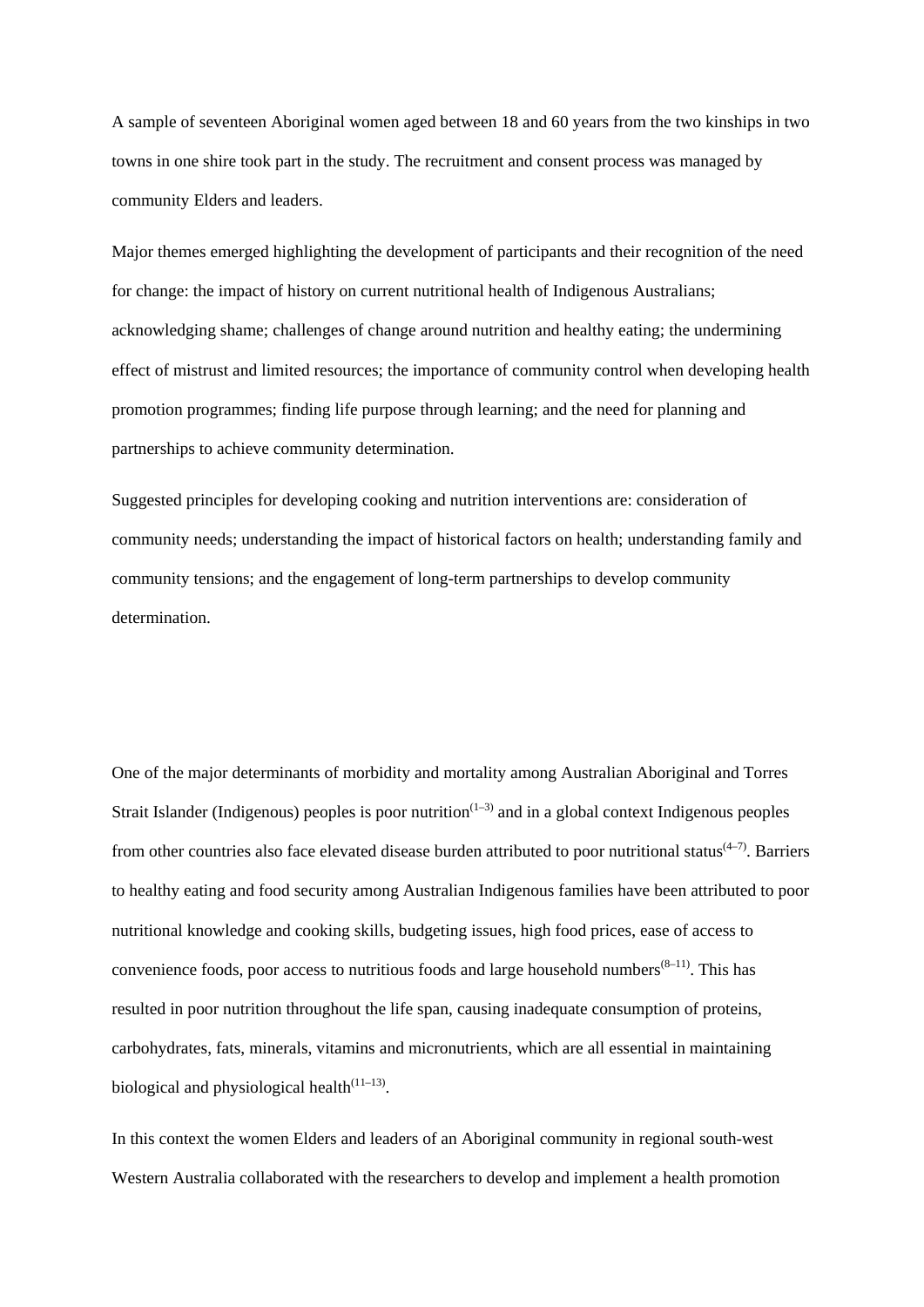programme for their community. The Bindjareb Yorgas Health Programme (BYHP) is a health promotion research initiative and comprises four health promotion components of cooking and nutrition classes, group fitness classes, a community garden project and a narrative art project. The word 'Bindjareb' refers to an Aboriginal region within the Nyungar nation of south-west Western Australia and 'yorgas' is the Nyungar word for woman or women. To ensure the success of health promotion initiatives in Indigenous communities, research has shown that programmes must be developed collaboratively with genuine community engagement and must be specific to community needs<sup>(14,15)</sup>. To this end the four components incorporated in the BYHP were those considered most appropriate by the community Elders and leaders to address the perceived health concerns of their community.

The present paper discusses the investigation of the experiences of the Bindjareb women participating in the cooking and nutrition component of the BYHP. The narrative art project has been analysed separately and reported elsewhere (C Nilson, K-A Kearing, C Fetherson and P Morrison, unpublished results) and the other two components of the BYHP will form the basis of other publications yet to be. The classes were facilitated by the first author (C.N.), a non-Indigenous health professional, academic and researcher, and coordinated by the second author (K.-A.K.-S.), a Bindjareb Nyungar community leader, appointed study research assistant and author. C.N. was well known to the community as she had volunteered her time to collaborate with them on the development and facilitation of a children's cooking programme in 2011, which was the seed project to the BYHP. Appointing K.-A.K.-S. as research assistant aligned with processes in the Aboriginal research paradigm, but importantly it benefited the research because she was able to share cultural perspectives through the world view of Bindjareb Kaartdijin lore. 'Kaartdijin' in Nyungar means 'knowledge' and importantly Kaartdijin belongs to Nyungar people only and is different from other Aboriginal groups<sup> $(16)$ </sup>. It involves knowledge of a set of 'lore' and customs relating to marriage, food, all aspects of womanhood, land ownership and access, to mention a few, and is therefore essential to maintaining health and wellbeing<sup>(16)</sup>.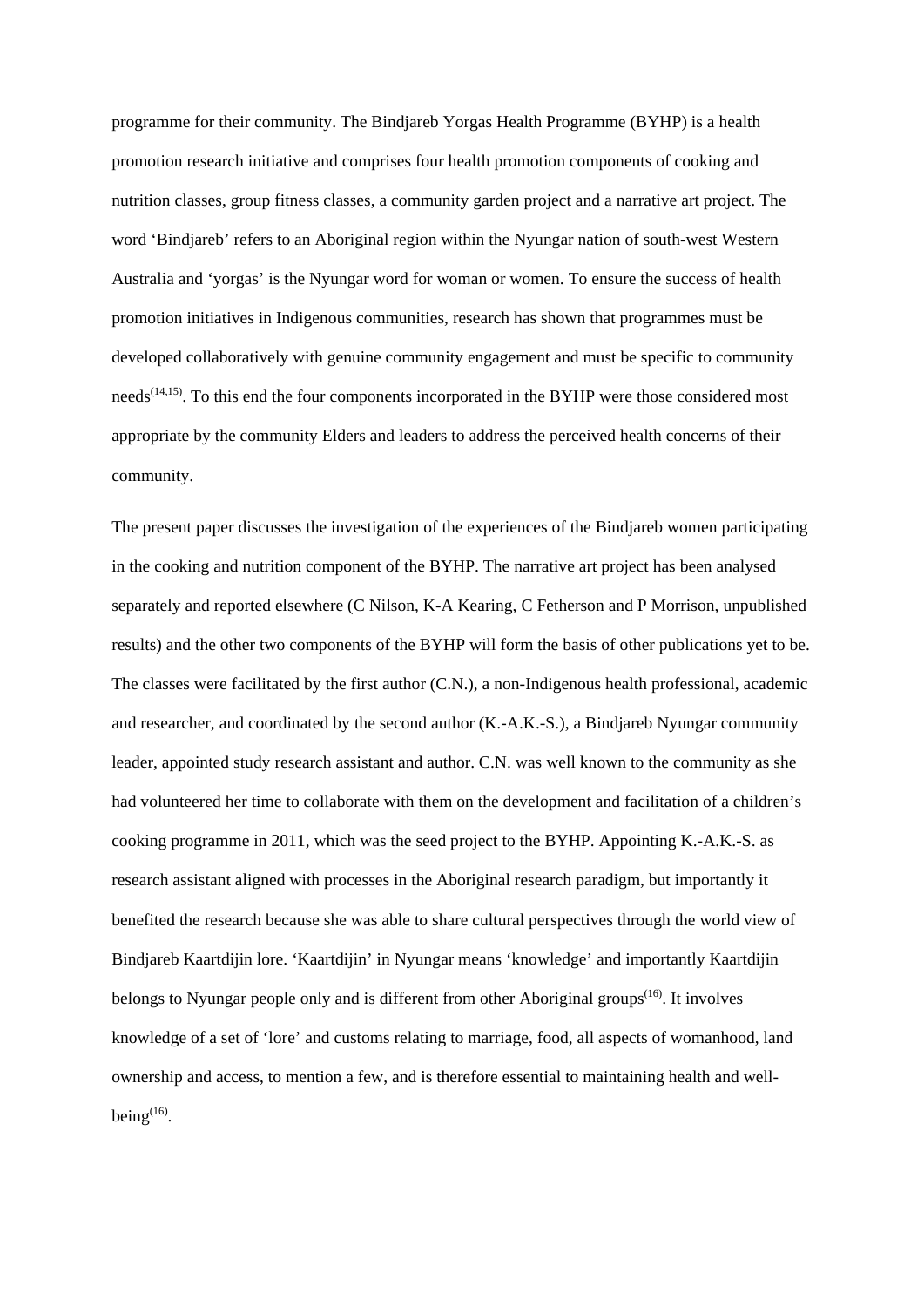Engagement with the community's women to develop the structure and contents of each of the components of the BYHP resulted in the study's aims. These aims were to explore the ways in which a community-designed health promotion programme: (i) facilitates healthy lifestyle change in the Bindjareb women and their families; (ii) meets the health education needs of the Bindjareb women and provides a supportive environment for the women to engage in health promotion activities; (iii) encourages community ownership of ongoing change in healthy lifestyle habits; and (iv) influences community action to lead to sustainability of the programme (C Nilson, P Morrison, C Fetherston and K-A Kearing-Salmon, unpublished results).

The detailed research methods employed in the BYHP study are the subject of an article currently submitted for review elsewhere; however, an overview of the research approach is given below to provide some context.

## **Methods**

#### **Study design**

The present ethnographic action research study used a naturalistic interpretive design $(17)$  that was guided by the Making Two Worlds Work (MTWW) framework(18). Ethnographic action research combines the methodologies of ethnography, participatory techniques and action research<sup> $(19,20)$ </sup>. The BYHP is grounded in the core principles of the MTWW framework<sup> $(18)$ </sup>, which proposes empowerment as its foundation and is underpinned by Aboriginal health promotion concepts (Box 1). These concepts consider the whole-of-life approach to Aboriginal health and well-being, and recognise the historical and social context of the community<sup> $(18)$ </sup>. The MTWW framework was also used to guide the research processes including the interpretation of relevant literature, linking the study to previous knowledge, the identification of the benefits to the benefactors, the development of the interview questions, referencing the findings and validating the significance of the research (C Nilson, P Morrison, C Fetherston and K-A Kearing-Salmon, unpublished results). Informed consent materials were developed in collaboration with the community Elders and leaders and the BYHP study was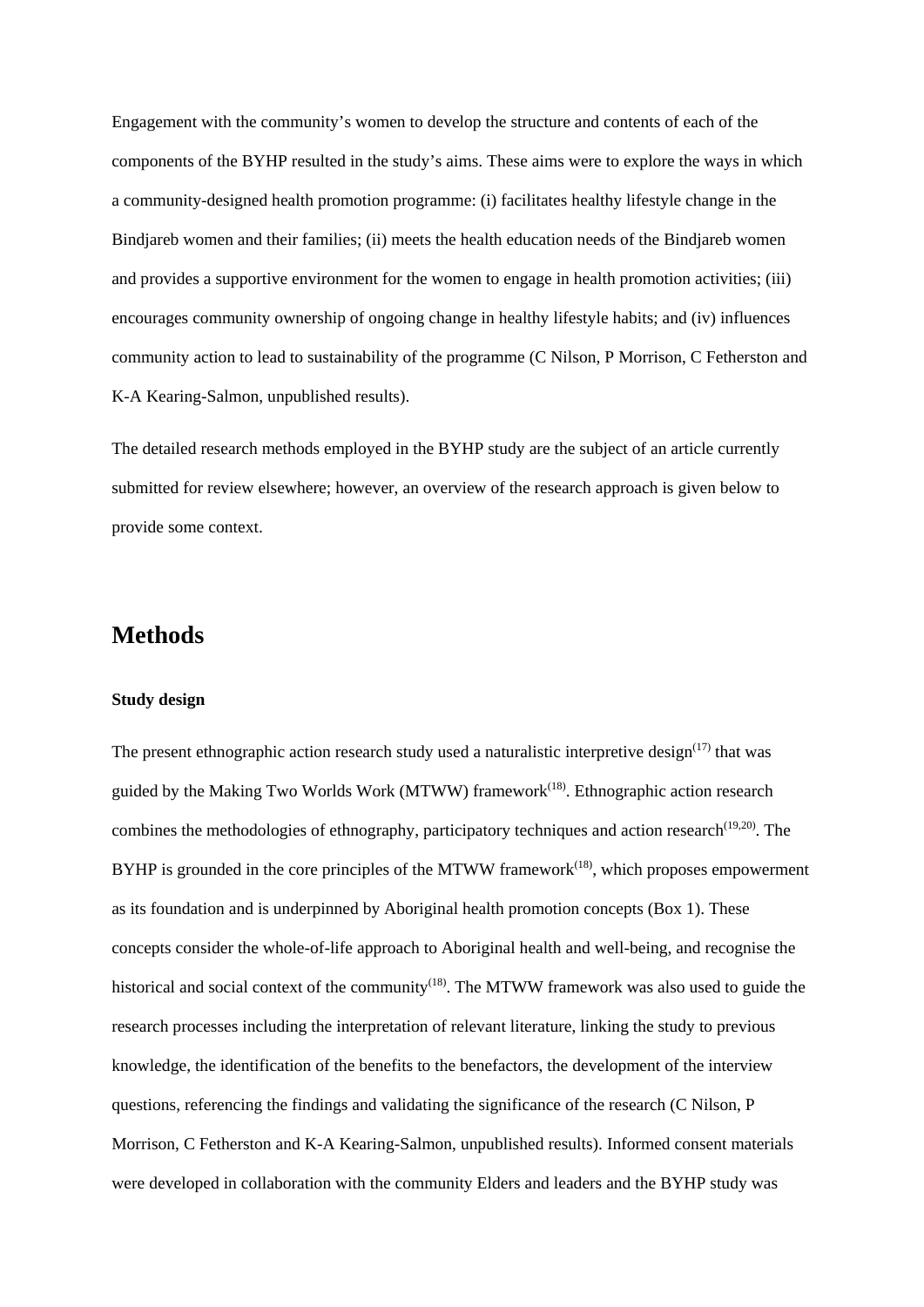granted ethics approval by Murdoch University Human Ethics Research Committee (approval number 2012/051) and the Western Australian Aboriginal Health Ethics Committee (approval number 399). The BYHP is registered on the Australian & New Zealand Clinical Trials Registry (ACTRN12612000292875).

During the study's time frame, which was from September 2012 to September 2013, there were twenty-four cooking and nutrition classes, which were conducted on a weekly basis during the school terms only. The classes were held in a community centre situated on the grounds of the local primary school, which was familiar to the participants, promoting feelings of safety and security<sup> $(14)$ </sup>. Each cooking class ran for 3–4 h and typically began with a nutrition education session followed by food preparation and cooking. A dietitian from Foodbank Western Australia attended a total of four classes and covered topics such as food groups, daily dietary recommendations, nutrient characteristics and dietary management of chronic disease. Prior to the commencement of the BYHP, and in preparation to facilitate the remaining classes, C.N. completed a Food Safety course, a Food Cents course and a Food Sensation course. The aims and nutrition education and activity schedule of the nutrition and cooking classes and their relationship to the checklist of the MTWW framework (Box 1) are presented in Table 1.

Funding from the Australian Government through two community grants was received to conduct the BYHP during the research timeframe. A funding budget of \$AU 20 per participant per class was allocated to purchasing the ingredients. Each participant prepared and cooked a healthy meal for four people, which they then took home to share with their family. The recipes used in the classes were simple and nutritious and only called for ingredients that were readily available and reasonably priced. A portion of the funding was used to purchase cooking equipment, utensils and consumables for the classes. Special consideration was given to the purchase of these items as a way of modelling how families on low incomes could prepare and cook a healthy meal without the use of expensive kitchen appliances<sup> $(21,22)$ </sup>. At each class there was provision for ten cooking stations with each station having its own equipment and utensils.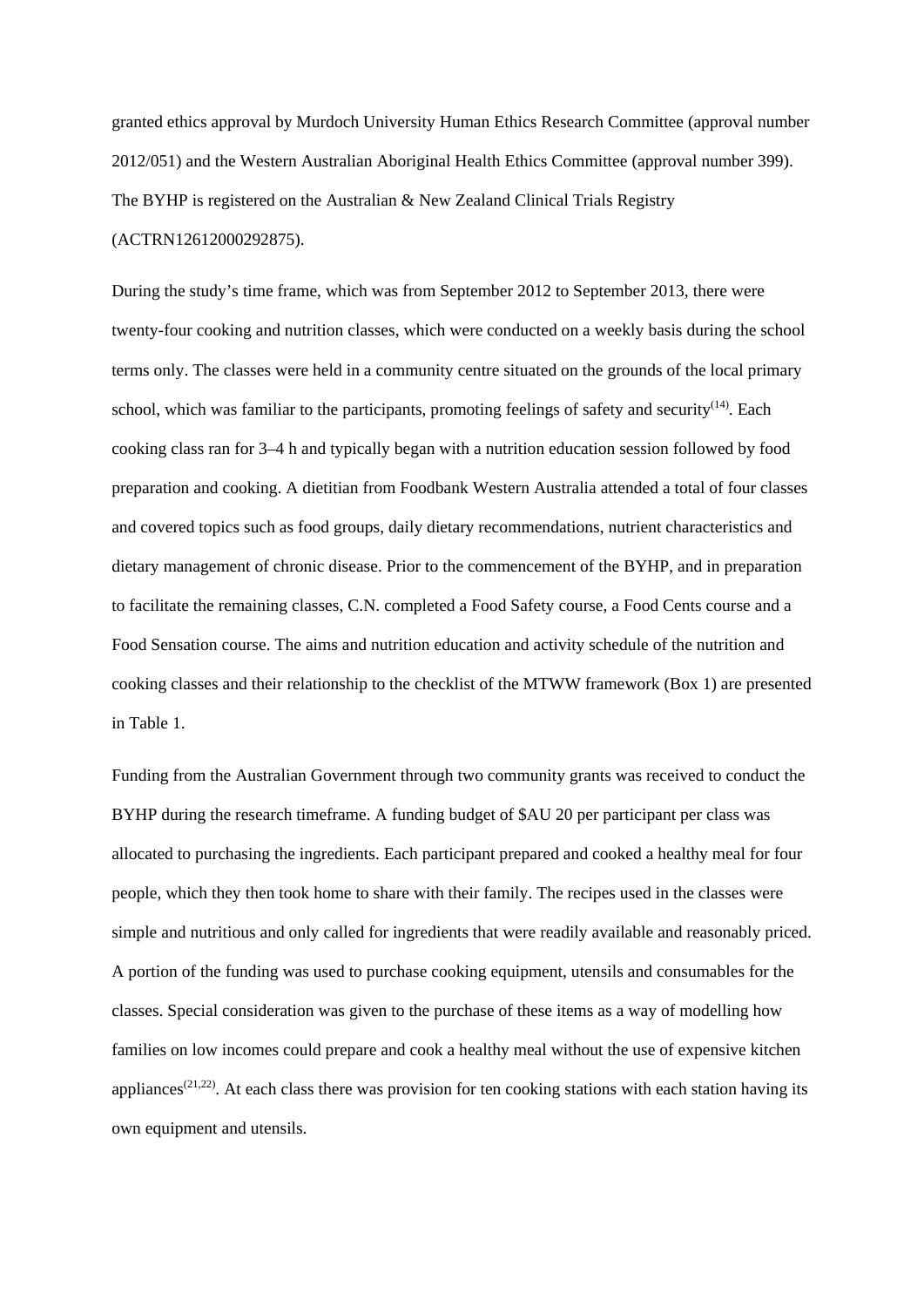**Box 1** Concepts of the Making Two Worlds Work (MTWW) framework (from *Making two worlds work. Health promotion framework with an 'Aboriginal lens'(18)* , pp. 19–20)

- **1.** Identifying guiding values and principles
- **2.** Identifying theoretical underpinnings and frameworks
- **3.** Analysing health promotion practice environments
- **4.** Evidence gathering and needs analysis
- **5.** Identifying settings and sectors for health promotion
- **6.** Determining and implementing health promotion strategies and approaches
- **7.** Evaluation design and delivery
- **8.** Partnerships, leadership and management

**9.** Capacity building for the Aboriginal community and generalist health and community sector

**10.** Infrastructure and resources for sustainability

Each concept has two criterion questions in the MTWW framework. Scoring system for each question: criterion met=1 point; criterion not met=0 points. Maximum possible total score=20. Total score ratings: 0–10=learning to apply an Aboriginal lens in the approach to health promotion; 11– 15=making progress and are showing inclusivity and respect for Aboriginal communities, services and organisations; 16–20=approach to health promotion with Aboriginal communities, services and organisations is exemplary. Actual total score rated by the research team=16.

#### **Participants**

Purposive sampling is a common technique in Aboriginal research<sup> $(23)$ </sup> and was undertaken in the present research to facilitate a wide representation in age within the two kinship groups in the region. Initially the participants were invited by the research assistant; however, through word-of-mouth other women expressed an interest in participation and were also recruited. Inclusion criterion for the study was women of Aboriginal decent, aged 18 years and over and residing in the (Murray) Shire. In total there were seventeen participants aged between 18 and 61 years from the two kinship groups recruited for the BYHP who consented to take part in the research. Purposive sampling is useful when studying a particular Indigenous cultural domain<sup> $(24-26)$ </sup> as it acknowledges the Elders as being the custodians of the local Kaartdijin regarding the protocols for who may be approached.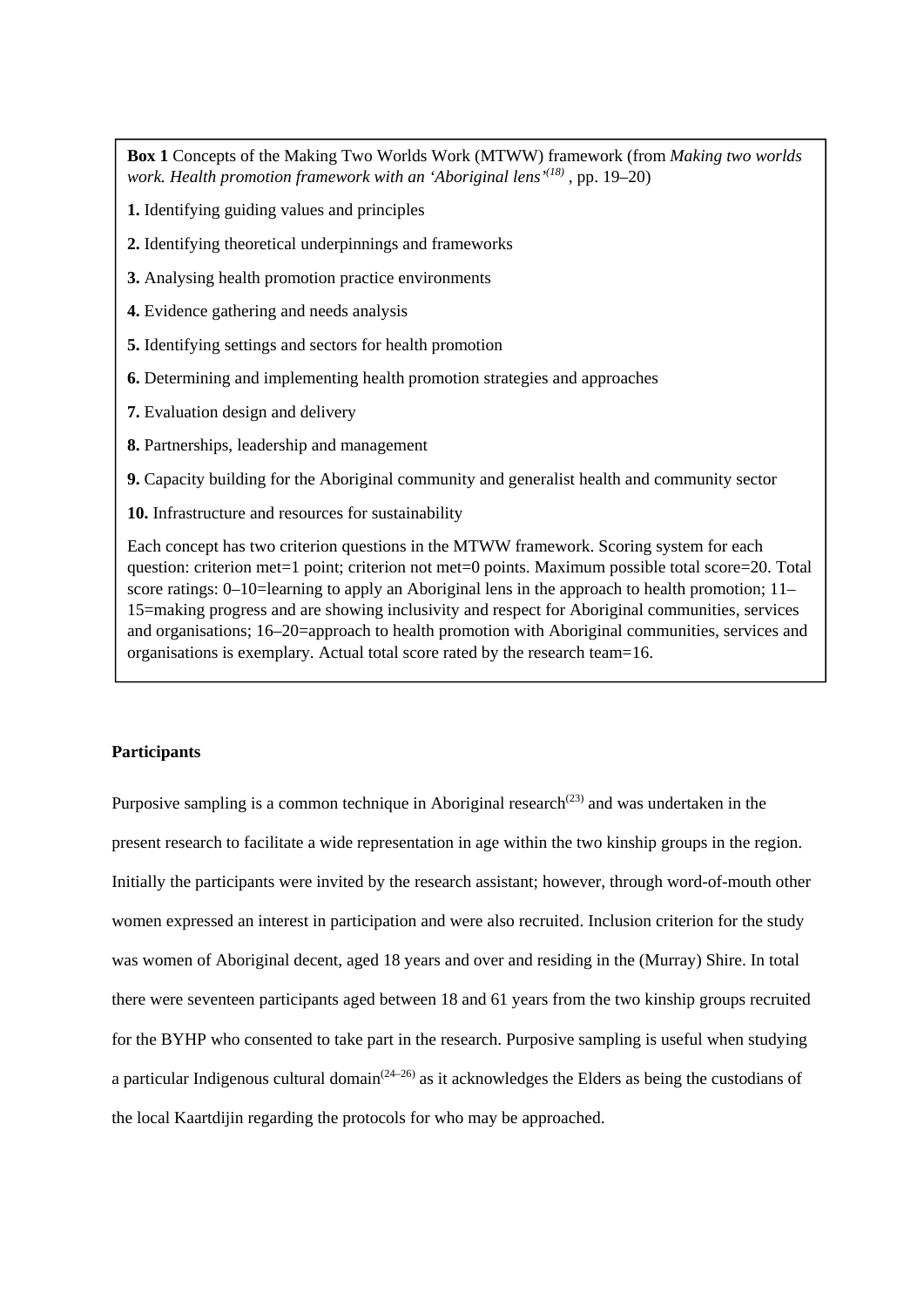All participants were from the main town and one smaller town of a Shire situated in the Peel region of south-west Western Australia. The Shire has a total area of 808 km<sup>2</sup> with a total number of eightyseven Indigenous females aged between 18 and 65 years recorded from a population survey conducted in 2011<sup> $(27)$ </sup>. Cooking and nutrition class attendance by study participants varied, with approximately 29 % (*n*5) attending between fifteen and twenty-four classes, approximately 47 % (*n*8) attending between five and fourteen classes and approximately 23 % (*n*4) attending four classes or less. While the study programme was designed for the women of the community, attendance and participation of other family members and children was accommodated to increase engagement, participation and learning within the community<sup>(28)</sup>, particularly as inclusion is recognised as being culturally important<sup> $(14)$ </sup>. As a result five family members and children who were not study participants also attended a total of twenty-one classes; however, these attendees did not participate in the yarning groups or individual yarning.

#### **Data collection and analysis**

The MTWW framework guided the processes of participant observation, direct observation, photography, yarning groups, individual yarning (interviews) and a narrative art project, which were conducted to gather research data throughout the duration of the study (C Nilson, K-A Kearing, C Fetherston and P Morrison, unpublished results). Research processes were discussed when consent was obtained from the participants at the commencement of the research; however, this was covered again prior to each yarning session, because Aboriginal people need repeated opportunity and time to discuss and reconsider consent processes<sup>(29)</sup>. 'Yarning' is recognised by Aboriginal people as a way to talk about specific issues, topics of interest or to share information and as a legitimate research method to gather data<sup>(30)</sup>. The four varning groups were conducted by C.N. and K.-A.K.-S., were informal and inclusive, and lasted between 1 and 1½ h. They were held during the last weeks of the four school terms at the community centre, during the research time frame and were attended by between five and eight participants. Median age of participants for each group session was 41, 34, 43 and 41 years, respectively. Six individual yarning sessions were also conducted within a month of the research completion by the first author. A total of eight participants who had been regular attendees to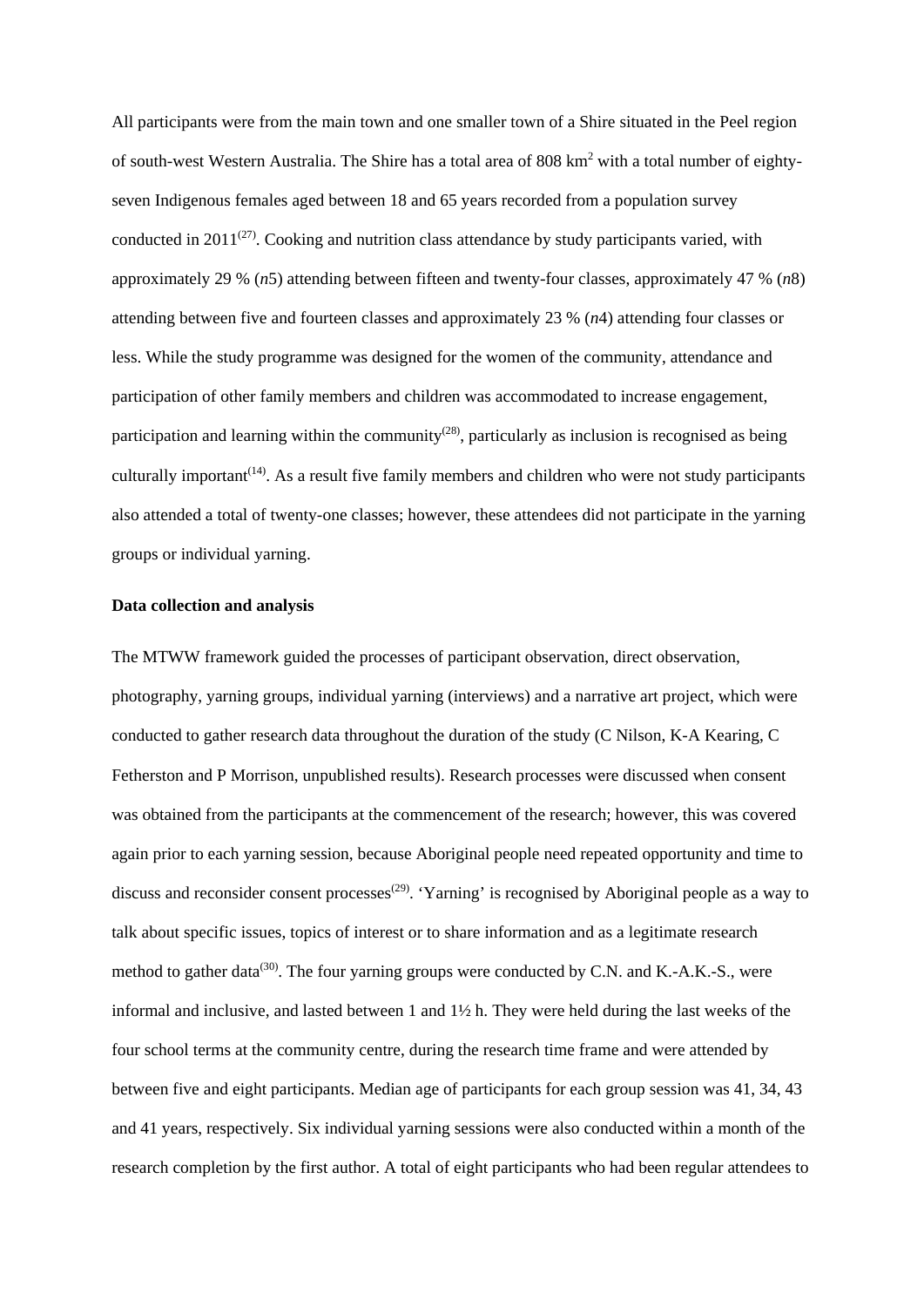all or most of the BYHP components were invited. The ages of the six participants were 61, 35, 30, 25, 31 and 31 years, respectively. The consent processes were conducted by K.-A.K.-S. and each participant received a grocery gift voucher valued at \$AU 40, for volunteering her time and effort<sup>(31)</sup>. The individual yarning sessions lasted between 1 and  $1\frac{1}{2}$  h, and were conducted in a place selected by the participants to provide a 'sense of place'<sup>(14)</sup>.

The yarning sessions were audio recorded and utilised four yarning techniques<sup>(30)</sup>. In the first instance 'story telling' engaged the participant and researcher(s) in 'social yarning', which then paved the way for the purposeful phases of 'research topic yarning', 'collaborative yarning' and 'therapeutic yarning'. Research topic yarning was guided by semi-structured questions and related to the participants' experiences of the cooking and nutrition classes and the collaborative yarning enabled the group to explore new concepts and ideas. Therapeutic yarning took place when a participant's story was personal and the group (or C.N.) supported her by listening and acknowledging her voice (C Nilson, P Morrison, C Fetherston and K-A Kearing-Salmon, unpublished results). Participant observation and direct observation were conducted by C.N. with the aim of experiencing and observing the events in the same manner in which the participants also experienced these events. Personal diary notes (PDN) were also audio recorded by C.N. during the course of the fieldwork and the study time frame allowed for development of strong relationships with the participants as this is integral to robust data collection in the Aboriginal paradigm<sup> $(32)$ </sup>.

Using the computer-based program, Artichoke™ (T Fetherston, Edith Cowan University, Perth, 2007), interpretative analysis was implemented<sup> $(17)$ </sup>. C.N., K.-A.K.-S. and a woman Elder who mentored C.N. throughout the research conducted the initial analysis, which was repeatedly reviewed at all stages by the third and four authors (C Nilson, P Morrison, C Fetherston and K-A Kearing-Salmon, unpublished results). Initial analysis involved systematically working through the coding schemas, differences were highlighted and discussed, and the coding adjusted as necessary (C Nilson, P Morrison, C Fetherston and K-A Kearing-Salmon, unpublished results). The PDN were analysed alongside the other recorded data and enabled triangulation of the data to increase rigour<sup> $(33)$ </sup>. Thematic analysis development occurred using interpretative coding and descriptive coding of the data; by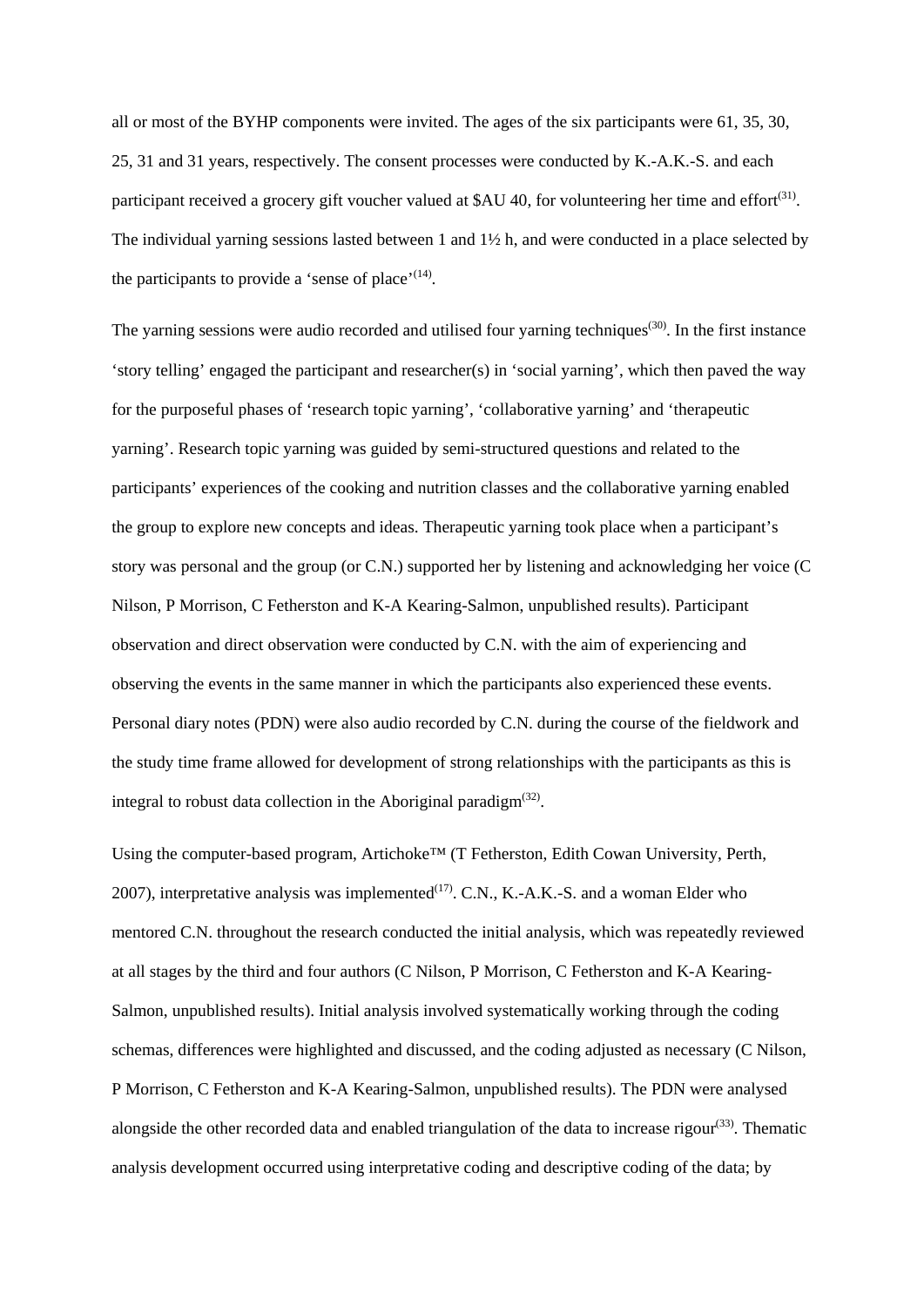using three points of reference (recurrence, forcefulness and repetition) $(34)$ , seven major themes emerged.

## **Results**

Seven major themes and sub-themes derived from the data analysis are detailed in Table 2. Findings are presented under the theme headings and verbatim quotes from the yarning sessions and the individual interviews are included as supporting evidence. Each verbatim quote is referenced using the participant codes (CP1, CP2 and so on). Additional supporting evidence in the form of excerpts of the first author's PDN are also included.

#### **Experiences of overwhelming loss**

The women Elders who attended the BYHP cooking and nutrition classes considered that historical factors had contributed to the current disease burden experienced by Aboriginal people. They suggested that when they could no longer access their usual traditional foods because of displacement from traditional land their health and wellness began to decline. They also considered that the loss of the hunter-gatherer roles resulted in the loss of traditional nutritional knowledge transfer of sourcing and accessing food. The loss of cultural food practices and traditions was also considered significant.

'Us Nyungars aren't made to eat this kind of food [western food]. Our bodies need bush tucker [traditional food] to be healthy. When our mob [Aboriginal family/community group] lived in our camps it was good. I remember my grandparents; ninety something when they died. My parents died younger and now others are dying younger and younger.' (CP1)

'When we looked for food in the bush we were walking and running all the time. In the reserves men couldn't hunt and yorgas couldn't go looking for tucker. There was nothing to do. They forgot how to do it. It wasn't passed on. It's gone. We had damper [bread made with refined flour, salt, sugar and water] and salted meat from welfare. People started to get sick on the reserve; blood pressure, sugar problems, heart problems, kidney trouble.' (CP8)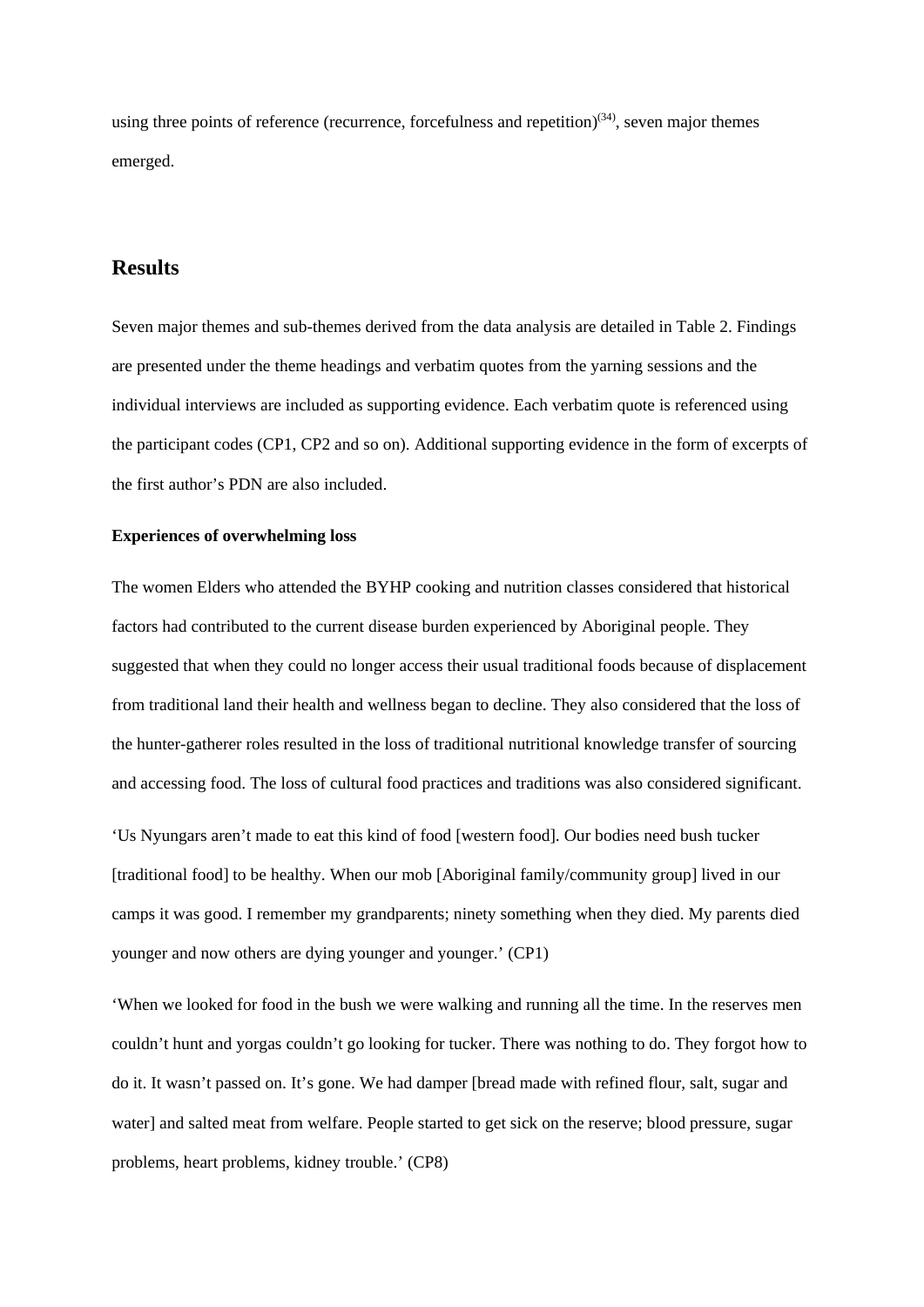'I used to watch when a kangaroo was brought back from hunting and when it was gutted I would run in and take the kidneys and throw them in the fire. The sad thing is that my grannies [grandchildren] have never eaten bush tucker. Even beliefs don't get used anymore. My family's totem is the long necked turtle. When someone died we didn't eat it for a certain time; out of respect. This was our culture.' (CP1)

#### **Acknowledging collective shame**

The participants expressed that prior to the BYHP they had wanted to make healthy changes to their diet, but they had felt that accessing information about healthy eating was difficult. They discussed the constraints and stressors in information acquisition on two levels: (i) on a level of social inequity, where accessing the main stream services was difficult for Aboriginal people from a cultural perspective of 'shame' (embarrassment), which affected attributes reflective of self-confidence, selfesteem and self-efficacy<sup>(35)</sup>; and (ii) from the unwanted stress of experiencing discrimination and behavioural racism, thus withdrawing from or choosing not to access available resources.

'I want to know more about eating healthy for the family and kids too. You got to go to the health centre and sometimes it's too much stuff that's difficult to understand and I feel shame and I leave and don't go back.' (CP5)

'If you ask if there is somewhere to go to get information [healthy eating], you feel like they look at you. "Why do you want to know that?" Shame; no good.' (CP10)

Behavioural racism and verbal racism are characterised by actions of patronising, ignoring, avoiding, harassment and hurtful remarks, and deliberate direct and intimidating comments  $(36)$ . These actions were evidenced by an experience observed by C.N. while the BYHP cooking and nutrition group was taking part in an education activity during a supermarket tour, and then recorded as a PDN:

'I had arranged a supermarket tour so that we could do an activity looking at price per kilo. Permission was given by the supermarket manager and the group was really keen and excited. As we were moving up one of the isles a white woman pushing her trolley stopped and looked at the group and then said to me "Why do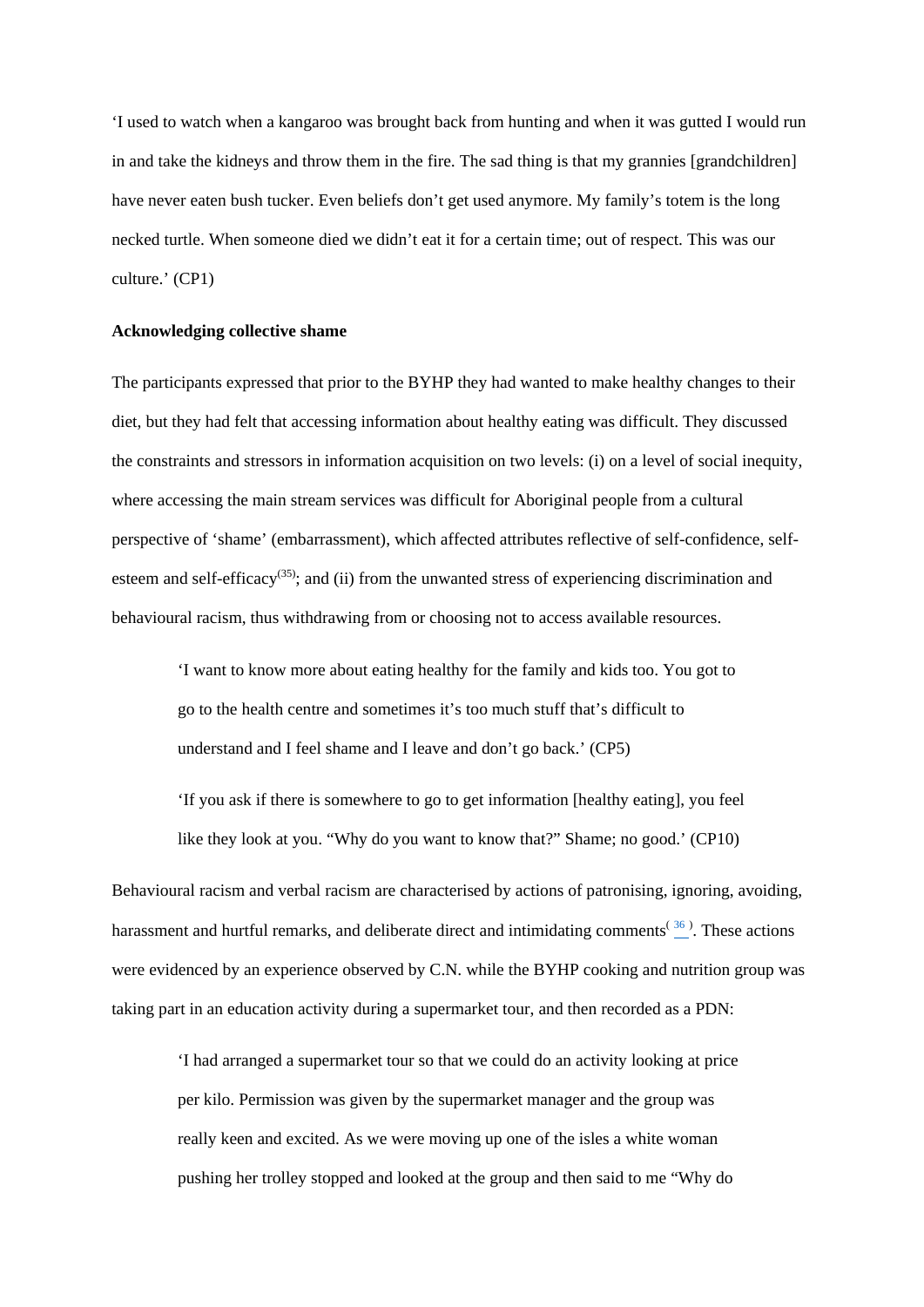you have to bring them here into the supermarket? You could have done this in a classroom where it wouldn't bother everyone else." I was flabbergasted. The look of embarrassment on the faces of the women in the group was so distressing. I quickly recovered and as politely as I could I invited the white woman to join the activity suggesting she might also gain something from it too. I have never been so angry and ashamed for the blatant racism from a fellow white woman.' (PDN, 19 November 2012)

Misleading and false nutrition advertising on food packaging as well as the barrage of food-related advertising on television was considered to negatively influence the participants' food purchasing decisions.

'It's so confusing; one box says low sugar and salt and other things like that. Now I know I check [labels] for what's in it. Before I didn't know and I thought I was doing the right thing.' (CP3)

'Sometimes you don't know about if it's [food] good or bad and you can't tell when the TV ads say its good; you believe them.' (CP6)

#### **Change is too hard**

Participants highlighted financial hardship and providing food for large numbers as being major barriers to eating healthy food. The high prices of foods such as legumes, fruit and vegetables were considered inhibitive and when selecting food the first consideration was cost. Further, the additional expense of utility services was considered an additional barrier.

'Getting food is OK, it's the cost that's the problem. It seems like all my money goes on food. I have other bills too [utility] and it costs to cook at home.' (CP6) 'I have so many people to feed and I need to fill them. It has to go far. Pasta and sauces; things like that, they're filling and cheap. Sometimes it's easier to get fish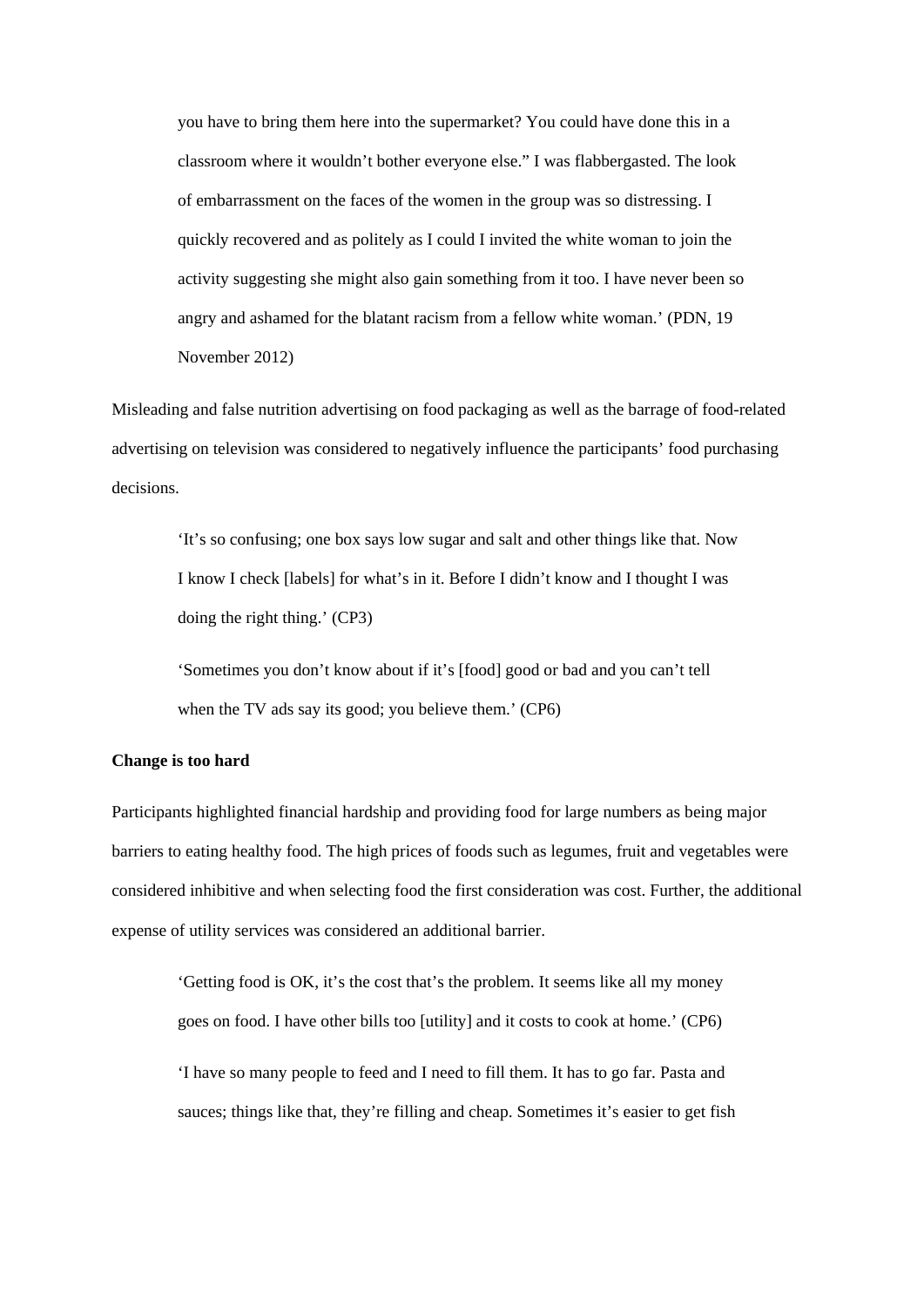and chips and stuff like that; all the mob [family group] like it and fills them up.'

(CP10)

Attitudes and habits around food were also acknowledged as barriers by the participants. There was consensus that the preference for the energy-dense foods was difficult to overcome. Feelings of frustration and disappointment were described in acknowledging this barrier. The accessibility of ready-made and fast foods and the enjoyment and temptation of them were considered another barrier. However, feelings of guilt and transgression were discussed as a negative impact of this practice.

'You give it [healthy food] to them and they all start. We don't like that. Then only some will eat it and others won't. I want them to start eating healthy and it's frustrating and disappointing.' (CP10)

'When we've just finished sport and it's late, it's so easy to get takeaway. It's cooked; it's quick and saves all the hassle.' (CP2)

'I feel guilty about eating takeaway, but it's so good. Why do they make it so yummy?' (CP1)

The participants also felt that the barrage of fast-food advertising pressurised them into buying less healthy foods for their families.

'There are [fast food] ads on the television all the time. The children are at me and at me. Then they won't eat anything else.' (CP6)

#### **Crippled by lack of resources, mistrust and tensions**

The participants perceived the lack of transport to be a major barrier for those who lived outside the town where the programme was conducted. The cost of fuel and limited bus services reduced the possibility of participation for others. Additional child caring responsibilities burdening grandmothers and aunts was a further perceived barrier to participation.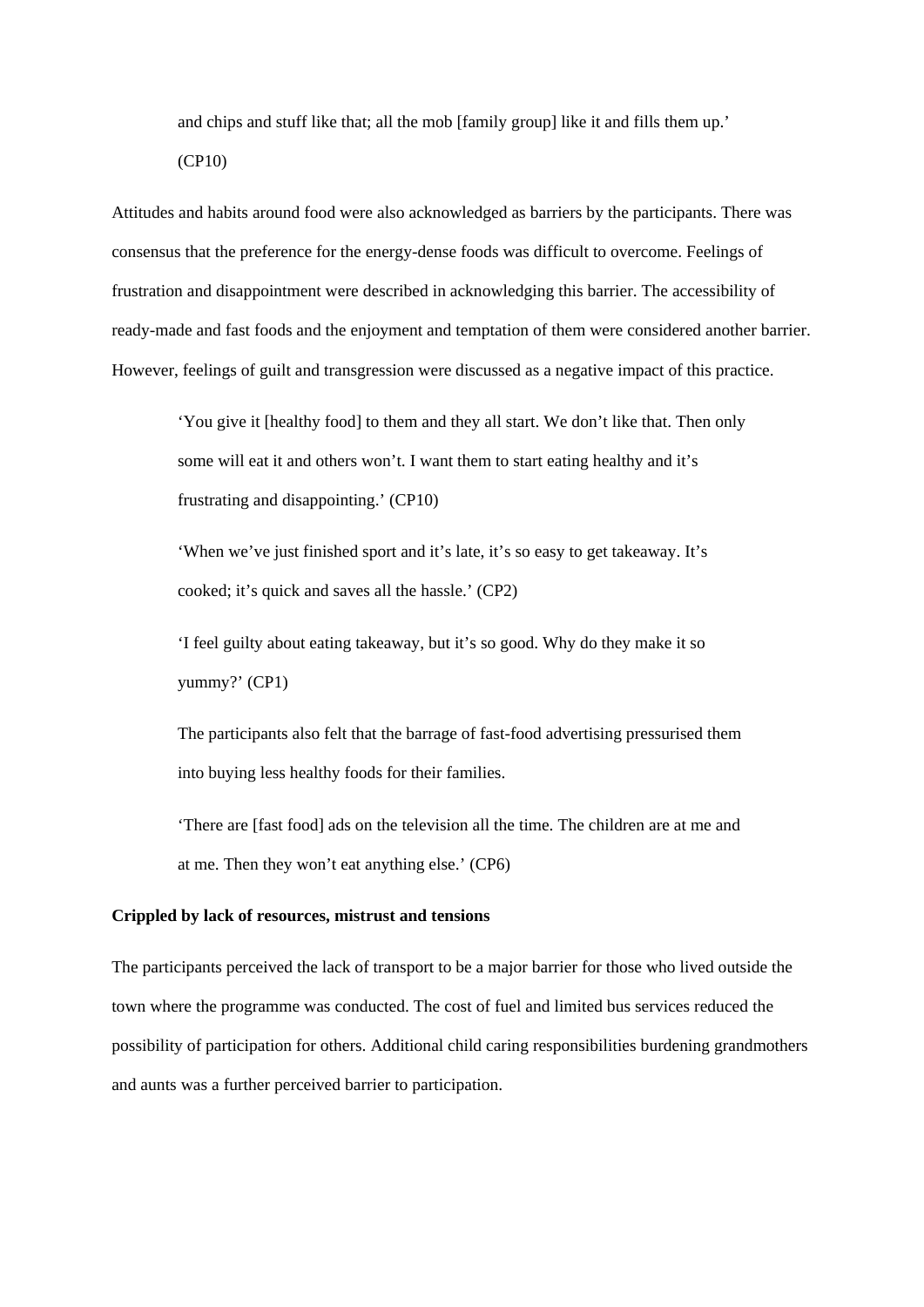'Transport's the problem. If I could collect them I would but petrol is expensive. The bus service but it doesn't go everywhere. It would be good if others came. We will have to think about this when the centre is ready.' (CP2)

'Looking after grannies; there's no free time and it's hard with no car for everyone.' (CP8)

Family and community tensions<sup> $(37)$ </sup> were also considered a barrier to participation. However, participants acknowledged that in order to journey towards positive and desirable resolutions, negotiation between all parties was essential. Furthermore, it was considered that when situations arose that were undesirable or counterproductive for the greater good of the community, the use of policies and procedures to manage the issues was preferable to feuding. In addition, fear of disappointment and feelings of unease and mistrust in the organisational processes of the BYHP were also considered to be an initial possible barrier.

'It takes time for people to feel comfortable. A lot of things have been talked about or started and then nothing happens. They wait to see if it's going to be OK.' (CP1)

#### **Community control empowering individuals through engagement**

Having community control over the BYHP cooking and nutrition classes was seen as an important factor for promoting community health. Participants considered that community control increased participation and inclusion. In addition, they felt that taking an active role in the structure and delivery of the classes encouraged and motivated them to promote healthy eating to their families and others in the community.

'The cooking programme is ours we can make sure that it's what we need. If it isn't going to work for us and help us then no one will use it. Something like this has to think about everyone and how they feel and make everyone feel good when they come so that they can learn about being healthy.' (CP3)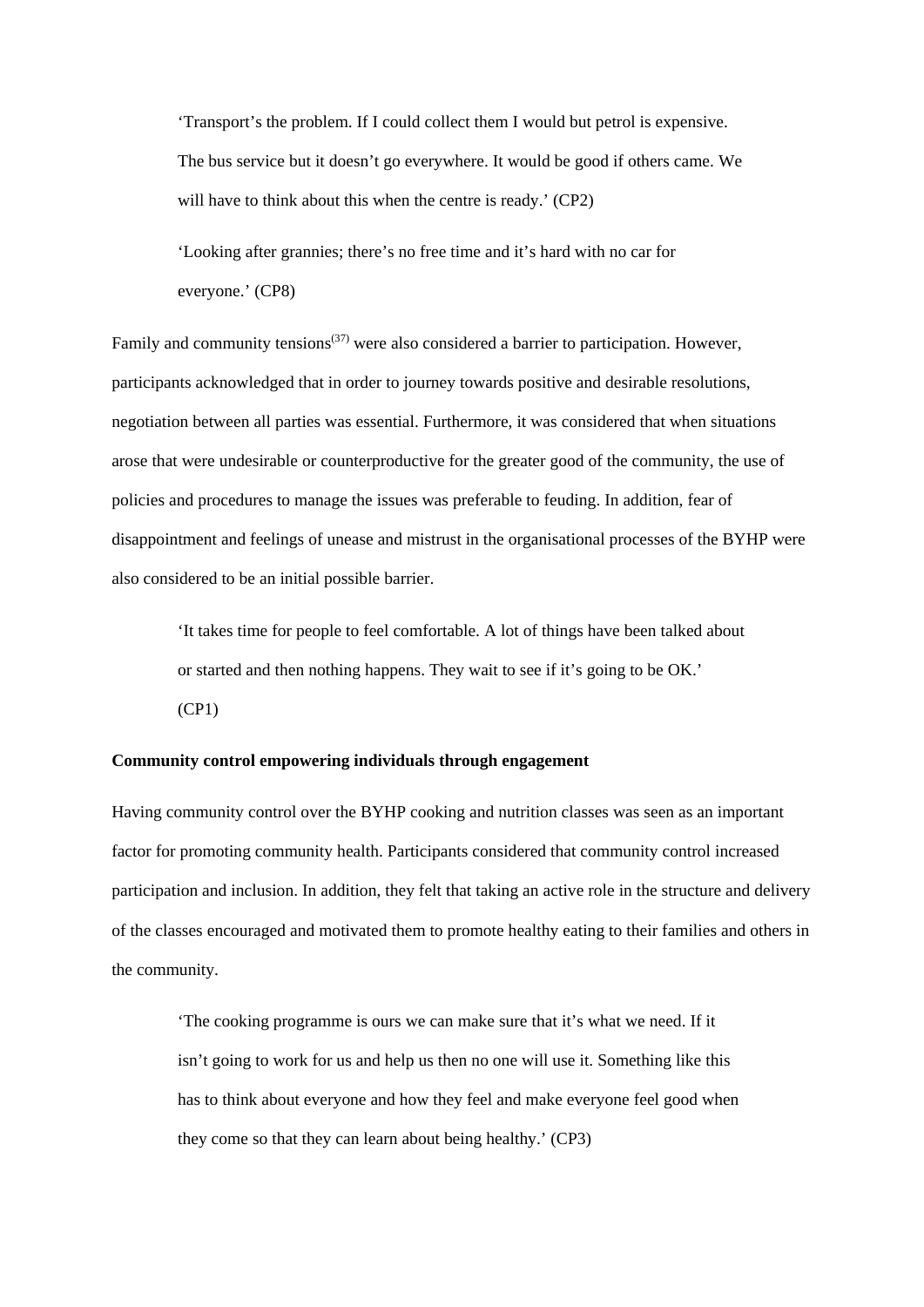'Being involved in the whole thing makes me feel good about what it's all about.

You want to eat well and feel good and tell everyone too.' (CP6)

Relationship development, a sense of inclusion and a sense of purpose were common threads expressed by all the women. These feelings were discussed as a collective connection with the new knowledge and the development of a common link to the topic of healthy cooking and nutrition.

'We all come together and we know it's going to be for a good reason. We come and learn new things about healthy food and we are learning together. That's good for all of us because if we all learn, it will be good for everyone.' (CP6)

'It's really good because I get up and know I've got cooking on. It's good to be meeting up with everyone, having a laugh and making something healthy.' (CP4)

The support of the Elders and leaders in the development and structure of the BYHP cooking and nutrition classes was important to the participants because they felt comfortable and safe in the environment. They felt that the classes were conducted in a relaxed and informal way which acknowledged the Aboriginal ways of doing and being. Being able to bring their children was also important because it made it possible for some to attend.

'If I feel shame going to a place then I won't go. But here it's good because [names of the Elder and leaders] are here. I can bring the kids and it's OK. I like the way we just talk about the food as we cook. It's easy to understand when we all just ask questions and everyone feels relaxed.' (CP11)

Connected to a sense of purpose was the sense that women had regained their roles of 'women's work'. They felt that coming together to cook and learn about nutrition had rekindled a sense of responsibility for that role. Although women were already mostly responsible for food work, it was usually a role that was burdensome because of financial restraint, family preferences and number pressures. However, with new knowledge and skills they felt liberated to take more control of family food. Further, the participants acknowledged that women's work was connected to passing down food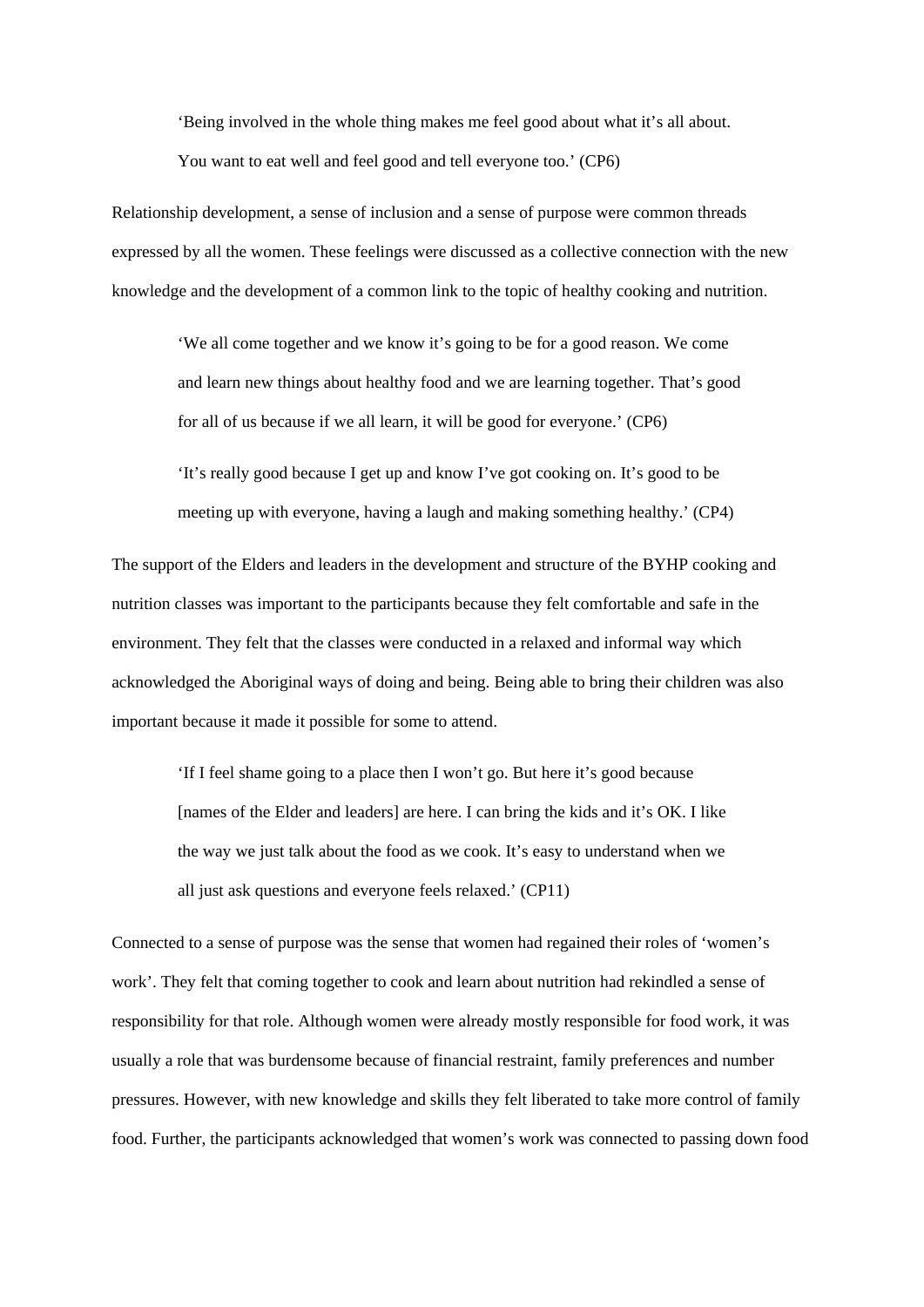knowledge to children and that changes to unhealthy practices were important for the health of future generations.

'I think; Oh no, what can we have? I don't have the money and I have to feed so many and some like this and others like that. But the cooking has made me stronger to know what to cook. I think about what I'll do and I make it. The kids ask to help and it's important for the children to know for their future.' (CP1)

In her role as facilitator of the cooking and nutrition classes and as a direct observer, C.N. also noticed the participant's adaptation and recognition of their responsibilities in the women's work role.

'As the women's nutritional knowledge increases and as their cooking skills improve I can definitely feel that there is a shift in their attitudes towards their responsibilities to provide healthy meals. When we discuss what we should cook at the next class they are thinking more about the nutritional value of the dish rather than just the taste. They discuss adding more vegetables and herbs to add flavour rather than sauces, salt and butter.' (PDN, 5 March 2013)

#### **Learning for life purpose**

The participants suggested that the BYHP cooking and nutrition classes had boosted their confidence and self-esteem, and their nutrition knowledge and food planning, purchasing and cooking skills.

'Food on the cooking shows are so fancy and sometimes I don't even know what it is. I thought all cooking had to look like that you know. Learning here has been good and I get really pleased when I made a dish in cooking and how the dish looks so good.' (CP7)

'I didn't know before that most of my favourite foods had so much fat, and salt and sugar in them. Learning about the labels has made a difference. I always look at the labels now and if it's too high in those things I look for something else.' (CP1)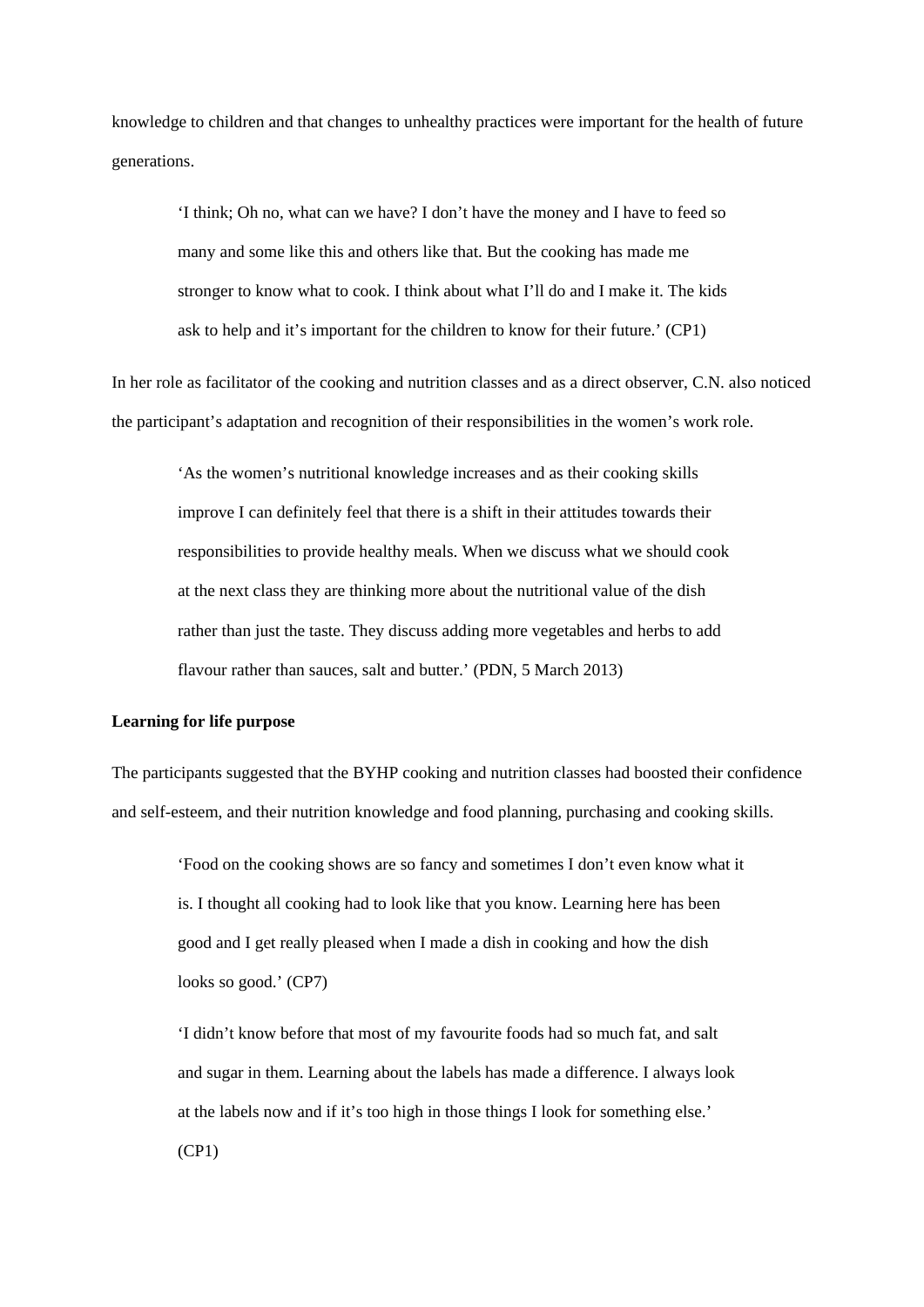'Learning to cook meals that are healthy and simple makes it easy to buy. Some of the tricks, like draining the fat from the mince and using basmati rice; those sorts of things are really good.' (CP9)

All of the participants considered that they had learned new cooking skills and some had learned cooking skills for the first time, reporting that they had never had the need or the opportunity to cook before. The development of confidence in their abilities and the development of attributes reflecting increased self-esteem were noted by C.N. (PDN, 13 March 2013):

'I wasn't able to stay for the cooking class yesterday, so I helped the women set up and we went through the ingredients and the method on the recipe sheet. They were a little apprehensive and anxious to be left, so I was thrilled to receive a text message from [author source] to say that they had all done really well: "Hi, just wanted to tell you that the food we made yesterday came out beautiful, it was lovely and refreshing. Everybody did really well, but they kept asking me things. I'm like 'help me!', but everyone's turned out good and no mess with the yogurt which was good".' (K.-A.K.-S., personal communication, 2013)

Other skills and knowledge that the participants valued were using more vegetables, learning alternative cooking methods to frying and safe food preparation. However, the participants thought that the most valued skills and knowledge were learning that cooking healthy food did not need to be overly expensive or complicated to prepare.

'I always thought that it was too expensive to eat healthy. When we did the supermarket trip and looked at prices it works out cheaper.' (CP3)

'The food is simple and tastes OK. Not difficult. I always want to cook like this.' (CP6)

The practical application of BYHP cooking and nutrition classes where all food was prepared and cooked from scratch was suited to the participants' contextual learning styles. Participants considered that the classes gave them an opportunity to experiment with new recipes and a variety of different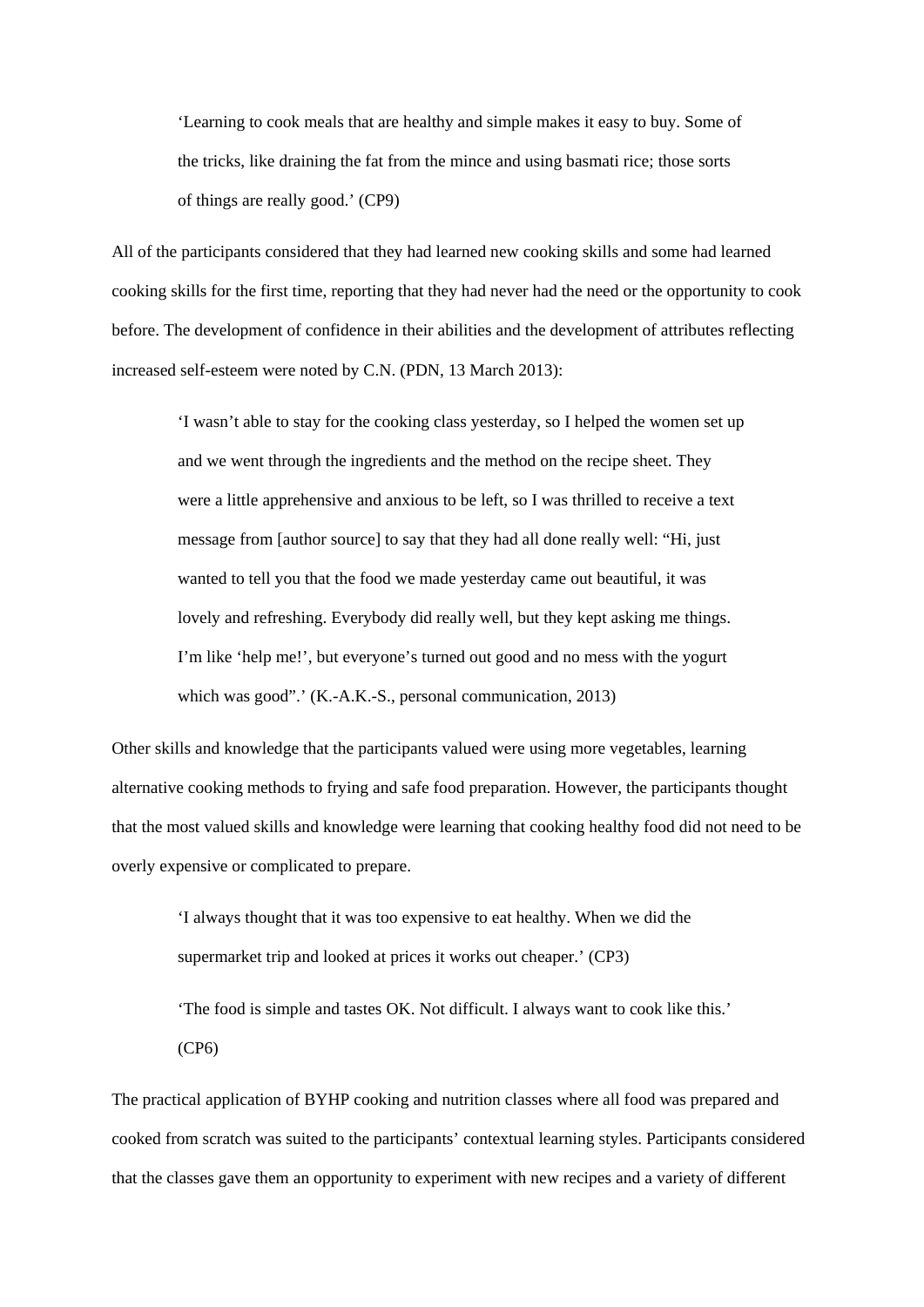vegetables and other ingredients and to trial the recipe with their families without the financial pressure of waste. Using basic kitchen appliances in the cooking classes was an important consideration because most Aboriginal households are not equipped with expensive kitchen gadgets.

'When we don't have the fancy things [kitchen utensils and appliances] the meals need to be easy. I like that we don't use fancy things here because it shows us how to do it at home.' (CP10)

In conducting fieldwork the first author noted that the weekly recipe sheets were seldom taken home after the classes; however, she often received a telephone text message requesting specific recipes. In a yarning group discussion the topic was raised and there were varied responses.

'Aboriginal people are not good with paper work. In the old days we didn't use things like recipes. The animal was cooked on the fire with other bush tucker and that was how it was done. No one cup of this, ½ teaspoon of this. Paper recipes weren't tradition. We didn't know about them.' (CP1)

'I haven't been used to using them. Probably because the recipe is always on the packet [laughs]. I think as we cook more and get better we'll use them more.' (CP3)

The participants consistently decided on simple main meal dishes, which were based on meeting family preferences and needs. The participants felt that when meals were approved of by the family then the recipe was worth making note of to accommodate repeat requests. The participants acknowledged feeling more confident to openly discuss their new knowledge and skills with the family when they appreciated the meal and it gave them more confidence to negotiate further meal choices. They also reported that preparing meals that the family enjoyed had resulted in a reduction of fast-food purchases.

'We only have takeaway maybe two times a week now. We are making changes. I even give the kids healthy recess now. Cut up veggies and fruit and they like it.' (CP1)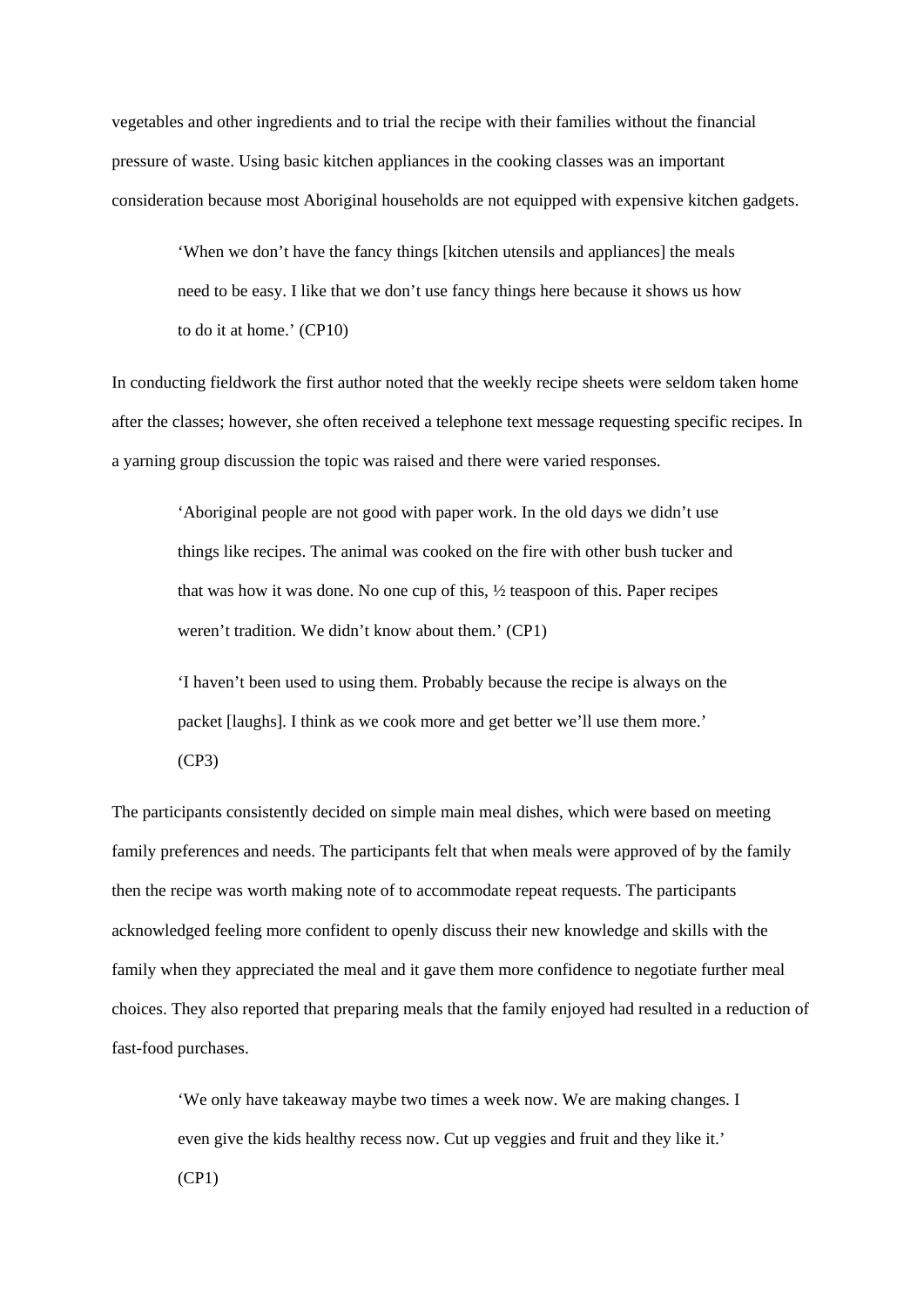'It's good when everyone likes the food. I feel good about telling them about what's in it and how healthy it is. I'm more positive because I can talk to them about the food and we talk about what we'll have next.' (CP3)

#### **Planning for community determination**

The participants considered that maintaining partnerships with funding and health organisations would enable sustainability of the nutrition and cooking programme, increase opportunity for training and skills development, and build on community strengths. These issues were discussed when asked about the ways in which the BYHP cooking and nutrition classes could lead to sustained community development.

'Things like this take time and happens slowly. That's why it's good that the cooking has gone on. Keeping our contacts with [naming funders] and [naming the partner organisations] will keep the programmes going. When the centre is finished [local Aboriginal Community Centre] we will have our own kitchen; a community kitchen for people to use. They can use the veggies too. We can have someone from the community doing a course or something and run the women's classes and the kid's classes too and look after the veggies [community vegetable garden] full time.' (CP2)

### **Discussion**

The Elders considered that historical factors leading to loss of traditional food knowledge (types, seasonal availability, sources) and skills (hunting and gathering, cooking) had impacted on their current health status. With the relocation away from their land, hunting and gathering roles changed and traditional food knowledge was no longer passed down through the generations. This resulted in a feeling of uncertainty, with parents losing opportunities to pass down the generational depth of traditional food knowledge, coupled with a sense of disempowerment owing to the lack of knowledge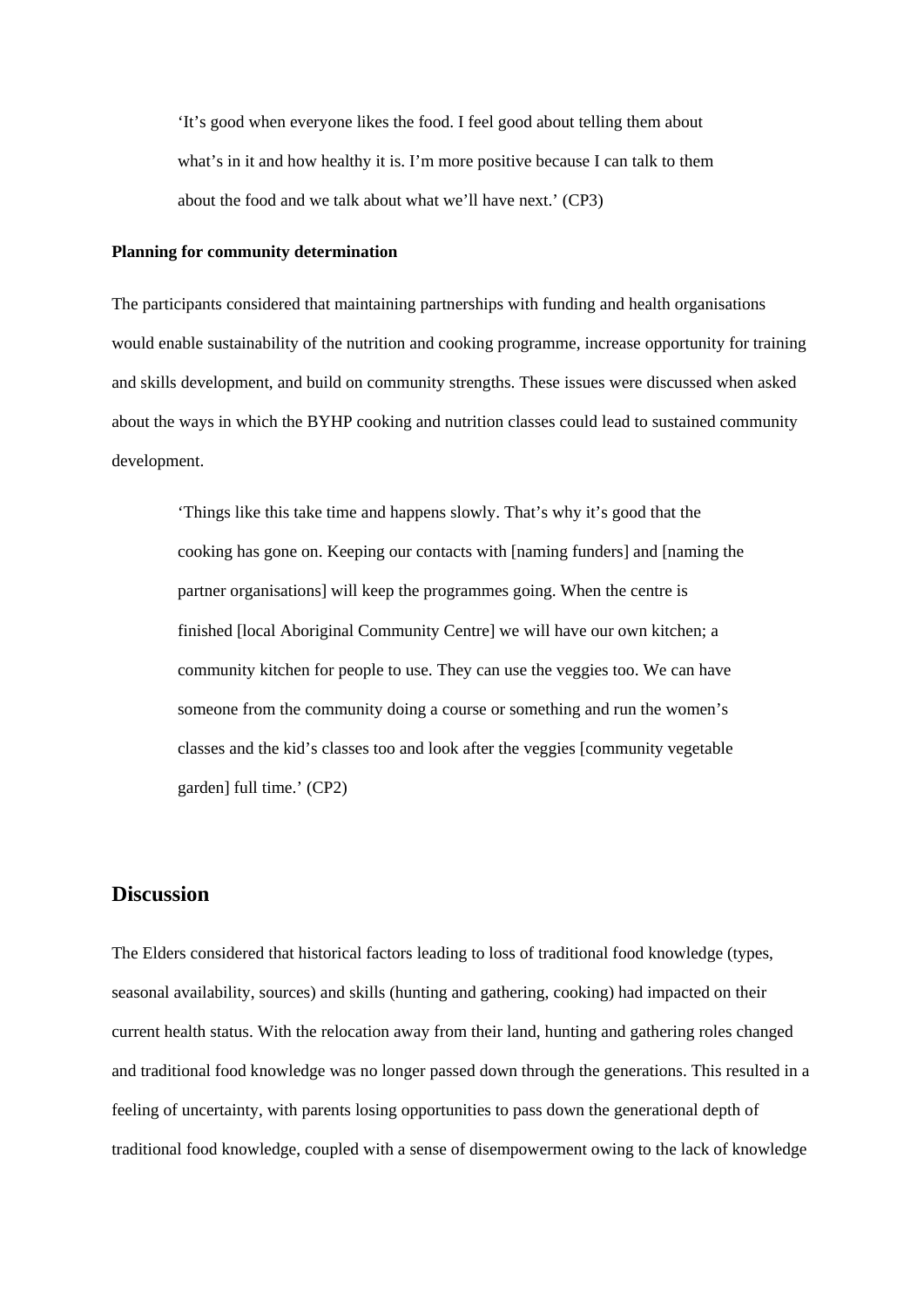regarding the new food system $(10)$ . The cooking and nutrition classes were structured with the aim of developing the participants' knowledge and skills of the new food system to use the intake recommendations of the different food groups to maintain good health. Further, the historical factors of segregation, protection and assimilation of Australian Aboriginal peoples also impacted on their feelings of safety and security<sup> $(2,28)$ </sup>; thus the setting, processes and practices of the cooking classes were monitored by the Elders and leaders to ensure adherence to the principles of cultural security<sup>(18)</sup>.

The structure and activities of the cooking and nutrition classes assisted in overcoming constraints such as shame and racism highlighted in the findings, specifically through the provision of support, which involved reflexive practice, non-judgemental attitudes, listening, asking and sharing. Importantly, the intervention allowed for the participants to share stories which were witnessed by the others. Having their story witnessed by others was a form of acknowledgement of their experiences to both themselves and the others and the processes involved in witnessing and acknowledging can be empowering<sup> $(38,39)$ </sup>. The internal environment of the cooking and nutrition classes was socially comfortable and supportive, culturally safe and acknowledged the contextual learning styles of the participants, which was conducive to learning and enabling lifestyle change in the Bindjareb women. These findings are supported by recent research, which also recommends approaches that are nonauthoritarian and non-judgemental and that foster open discussion<sup> $(14,15,21,28,40)$ </sup>. By encouraging open discussion the participants could discuss challenges that they experienced regarding food work, and this provided an insight into community life and experiences, so that advice during the cooking and nutrition classes could be given based on contextual experience<sup> $(21)$ </sup>. The results of others' research suggest that an Indigenous frame of reference for a community health evidence base can emerge in this way $(40,41)$ .

Making a meal to take home for the family reconnected food work to the woman's role of being responsible for family health and well-being, resulting in evidence of self-efficacy related to an increase in women's confidence to advocate for healthier meal options<sup> $(40-42)$ </sup>. This was further enhanced by incorporating hands-on cooking skills and nutrition education into the BYHP cooking and nutrition classes. Self-efficacy relates to perceptions of goal achievement and also impacts on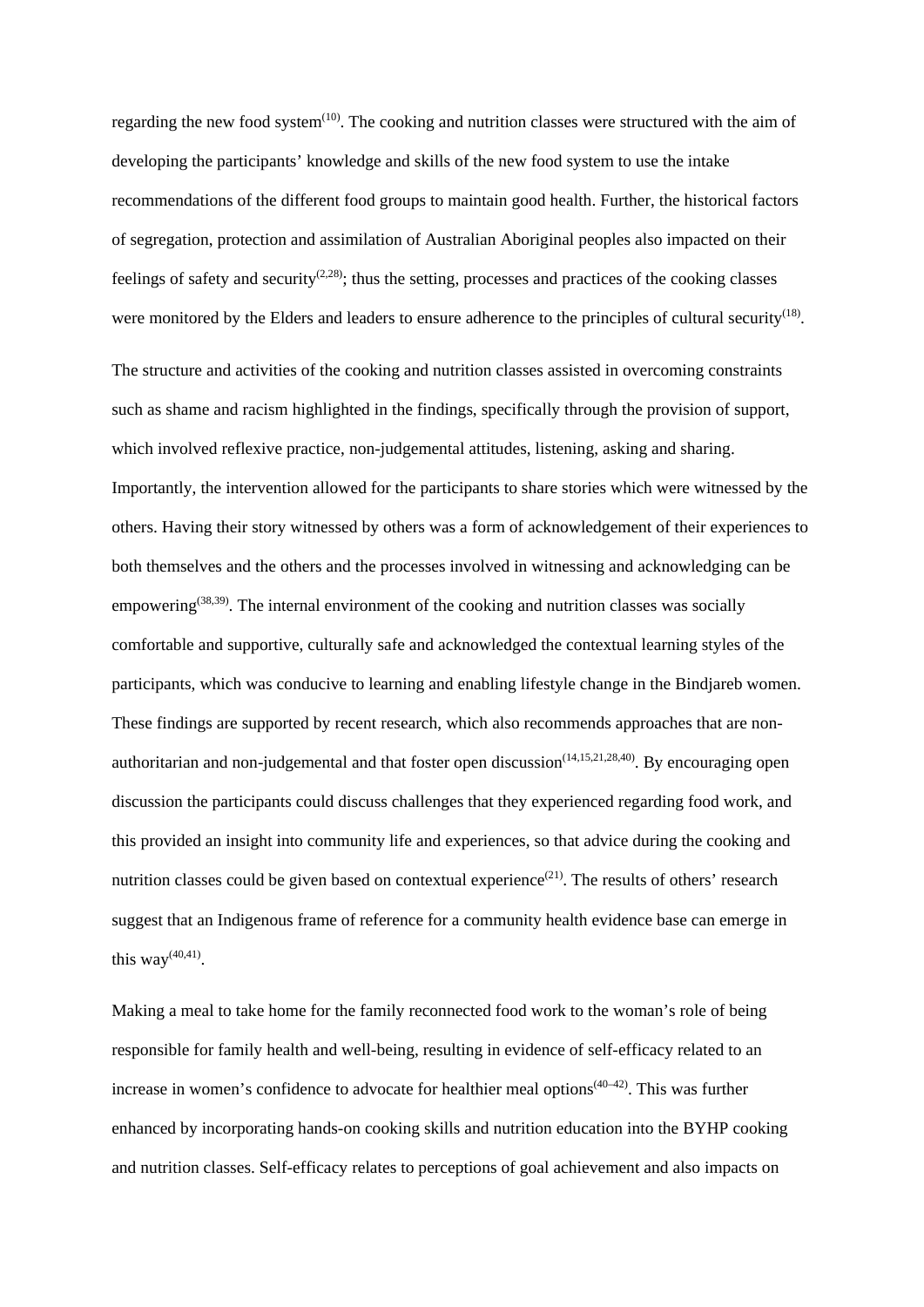perceived levels of self-esteem and self-confidence<sup>(42)</sup>. Importantly, self-efficacy is considered the most important precursor to behaviour change<sup> $(42)$ </sup>. In addition, by taking their meals home, they included the family unit into the food work processes, providing the family an opportunity to sample new and healthier foods and to discuss important factors such as cost, preferences, dietary patterns and habits<sup> $(8-13)$ </sup> that had the potential to influence dietary change, which is important in the prevention of nutrition-related disease $(40,43,44)$ .

Compared with other countries of the world, Australia is classified as 'food secure'<sup>(45)</sup>. However, others' research concurred with the present study's findings, reporting that when consulting with urban Aboriginal communities across all states and territories of Australia, the dominant theme was high prices for healthy food<sup> $(9,10,45,46)$ </sup>. The current study found that developing nutrition knowledge and skills to make suitable healthy food choices, facilitating the understanding for the use of basic kitchen appliances and increasing skills in planning, purchasing and preparing food aligned with some of the points within the three key components identified to ensure food security<sup> $(45,47)$ </sup>. Thus, in this context the newly learned skills enabled the participants to overcome contextual issues that were potentially influencing their thinking and behaviour and that were forestalling their intentions to become proactive and self-determined in their well-being<sup>(48)</sup>. Research in the Aboriginal context relating to the development of health literacy suggests that individuals who experience increased self-efficacy and competence, autonomy (identified relevance to personal needs) and feel relatedness (behaviours modelled, valued or prompted by significant others) are more likely to be self-determined in relation to their health $(48-50)$ .

The present study also identified potential barriers to successful development of community empowerment and governance through the ongoing effects of local family tensions and community mistrust of outside individuals, groups and/or organisations<sup> $(37,51-54)$ </sup>. The term used to describe tensions experienced within Indigenous communities is lateral violence<sup> $(53)$ </sup>, and within communities lie complex social relationships which impact on people's access to resources and either discourage or welcome participation<sup> $(37)$ </sup>. Indigenous peoples' mistrust of outsiders has occurred from colonising powers undermining community and cultural capacity over the centuries, leading to powerlessness<sup> $(53)$ </sup>.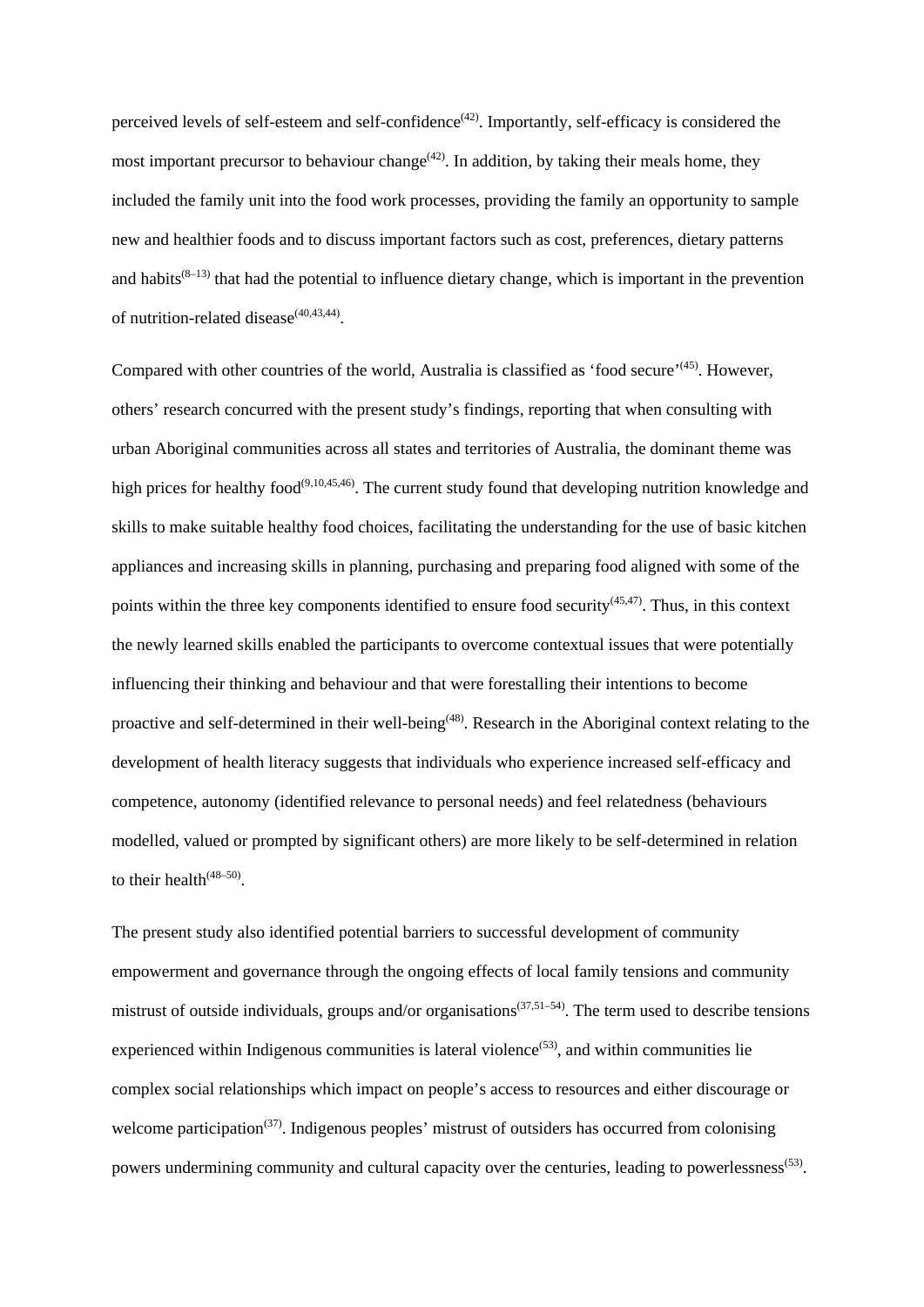The participants acknowledged that to ensure the ongoing sustainability of the BYHP it is necessary to continue to engage in culturally competent partnership support $(18,54)$  to assist the direction of change and reinstate community governance by recognising and understanding the patterns of community mistrust, and interfamily and intrafamily lateral violence, and to encourage many different voices to contribute to discussion and acknowledge in detail the complex social structures in which change can be conceived and implemented $^{(36,53-55)}$ .

The future directions of the community are focused on continued partnerships and resource development aimed at strengthening leadership and management; initiating training and skills opportunities; and increasing community engagement and participation<sup>(18,55–57)</sup>. This directly relates to the study aim of encouraging community ownership of ongoing change in healthy lifestyle habits and links with the Aboriginal health promotion principle of empowerment, which is integral to the MTWW framework<sup> $(18)$ </sup>. It must be noted that the cooking and nutrition classes have relocated to the newly renovated Aboriginal community centre located on the outskirts of the town, following its opening in September 2014, and they have extended beyond the study time frame with the support of partner organisations and continue to operate on a fortnightly basis during the school terms. This is evidence of the community's desire for sustainability of the programme and is in line with the principles of health promotion initiatives in Aboriginal communities highlighted in the MTWW framework<sup> $(18)$ </sup>. Further, prompted by her participation in the BYHP cooking and nutrition classes one of the participants is currently enrolled in a certificate course in nutrition.

#### **Limitations and recommendations**

The ideal, well-diversified sample for the present study was hard to achieve as the population to draw from was small and issues such as transport difficulties hampered participation of those living away from the main town. As the study sample could only be drawn from the two Bindjareb kinship groups in the main town and one other, it was attenuated by circumstance.

A strength of the BYHP was that it was community owned and developed and directly responded to the women Elders' and leaders' requests and needs, which enabled them to set their own research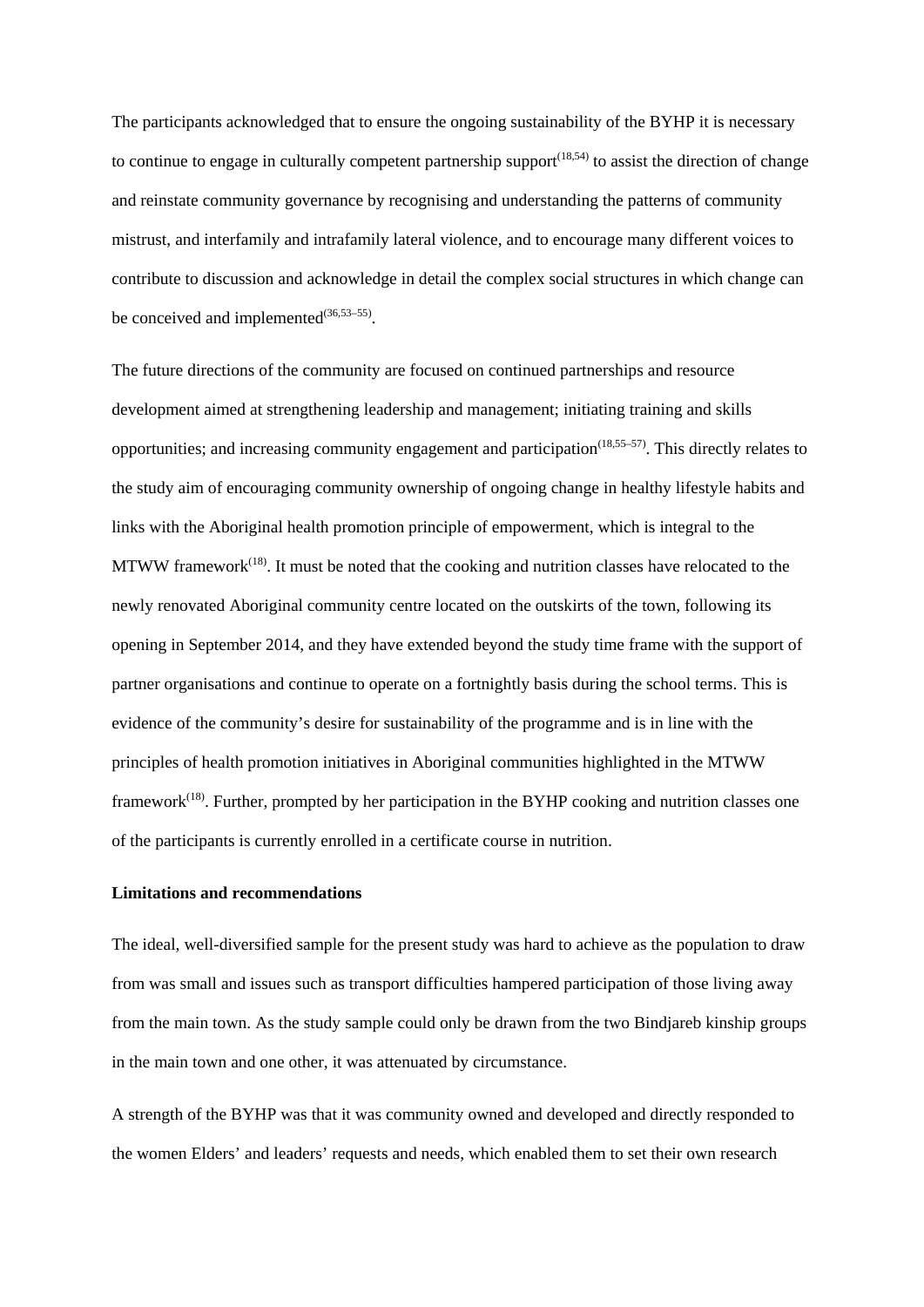agenda and ensured that the research methods were protective to the rights of the people<sup> $(18,58-60)$ </sup>. However, there were some acknowledged limitations in the measures of the data. It is recommended that future longitudinal observation is conducted to collect data on actual dietary intake and to explore the impact and influences that family members have on dietary change.

The applicability of the study method, the health promotion programme structure and content and the processes of delivery to other Aboriginal urban, regional and rural communities needs to be determined. Therefore, it is suggested that the principles generated from the present findings be considered as a guide in the design and implementation of cooking and nutrition programmes in similar community settings.

## **Conclusion**

To the authors' knowledge, the present study is the first to examine the outcomes of a cooking and nutrition programme that is a component of a larger health promotion initiative, which is community designed, owned and delivered, in a regional setting in Western Australia.

The importance of understanding the relationship between the colonisation processes, segregation, protection and assimilation policies, and the current nutritional status of Aboriginal people was identified in the study. Acknowledging the impact that historical factors have on the social and contextual constructs of Aboriginal people today was found to be an essential contributor to designing and structuring the BYHP nutrition and cooking classes to ensure that they were culturally appropriate and sustainable $^{(18)}$ .

The study has identified that providing participants with the opportunity to make a meal to take home to their family has positive effects. On an individual level, this has impacted on the development of a range of skills for healthy home cooking, but more importantly has impacted on the development of self-efficacy and confidence, and has empowered the participants to negotiate and advocate for healthy family food changes. On a community level, it has encouraged community action for change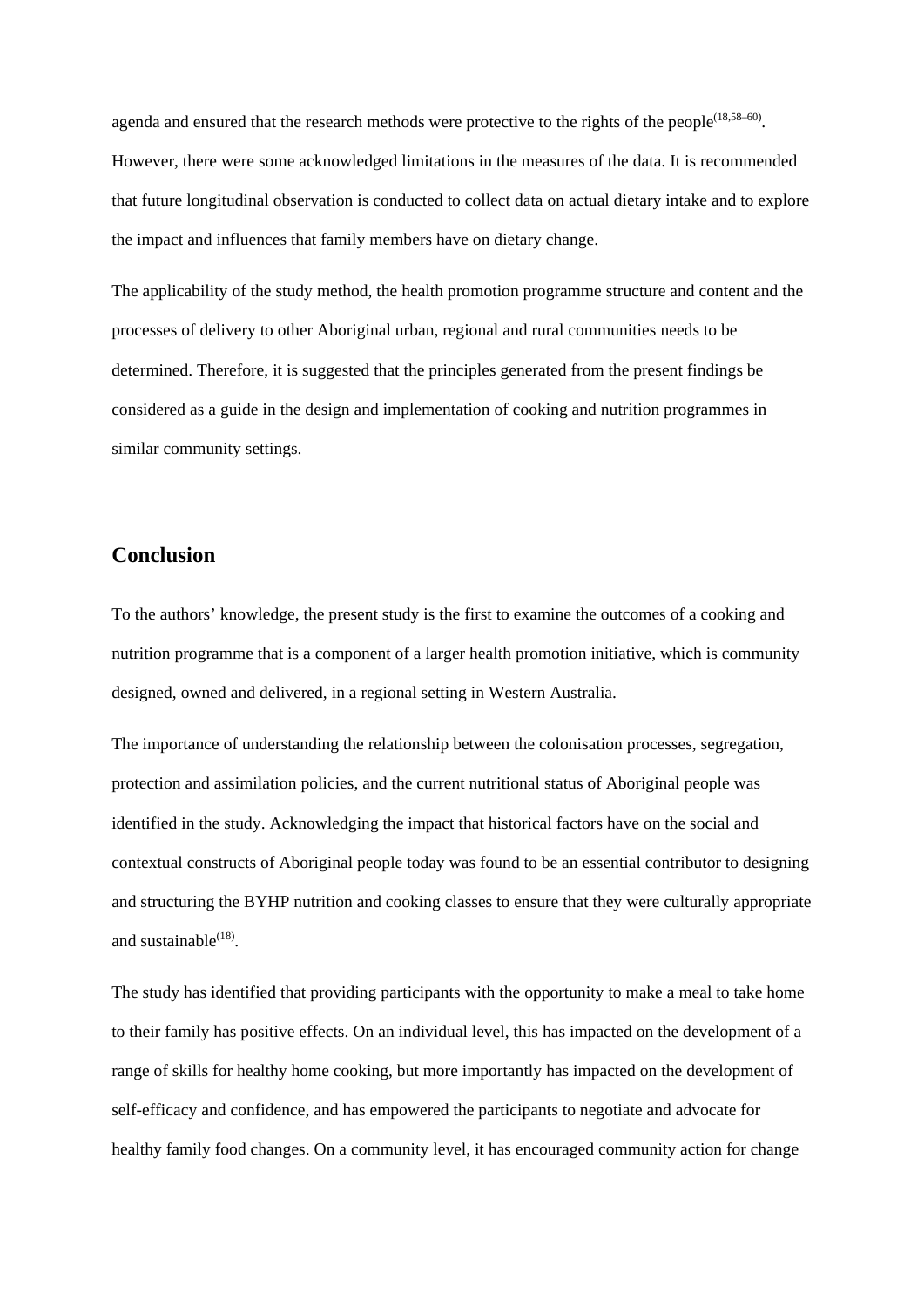by providing an opportunity for participants to voice their experiences, challenges, interests and aspirations, and thus to develop a frame of reference for their community's health evidence base.

The findings of the study have identified that genuine long-term engagement was successful. This constitutes building sustained relationships of trust and respect, sharing accountability and responsibility for programme aims, management and activities with sustained partnerships, and longterm engagement processes that aim to build community capacity and empowerment through training and skills development<sup> $(18,56,57)$ </sup>.

## **Acknowledgements**

*Financial support:* This work was supported by the Australian Government through the Swap-It-Don't-Stop-It campaign; and the Australian Government through the Ngulluk Koolbaang community grant programme (grant number G05984). The Australian Government had no role in the design, analysis or writing of this article. *Conflict of interest:* None. *Authorship:* C.N. conceived, facilitated and designed the study, collated, analysed and interpreted the data and prepared the manuscript. K.- A.K.-S. conceived, coordinated and designed the study, participated with data analysis and interpretation and manuscript preparation. P.M. participated in the design of the study, participated with data analysis and interpretation and manuscript preparation. C.F. participated in the design of the study, participated with data analysis and interpretation and manuscript preparation. *Ethics of human subject participation:* This study was conducted according to the guidelines laid down in the Declaration of Helsinki and all procedures involving human subjects were approved by Murdoch University Human Ethics Research Committee (approval number 2012/051) and the Western Australian Aboriginal Health Ethics Committee (approval number 399). This study has been registered with the Australian & New Zealand Clinical Trials Registry (ACTRN12612000292875).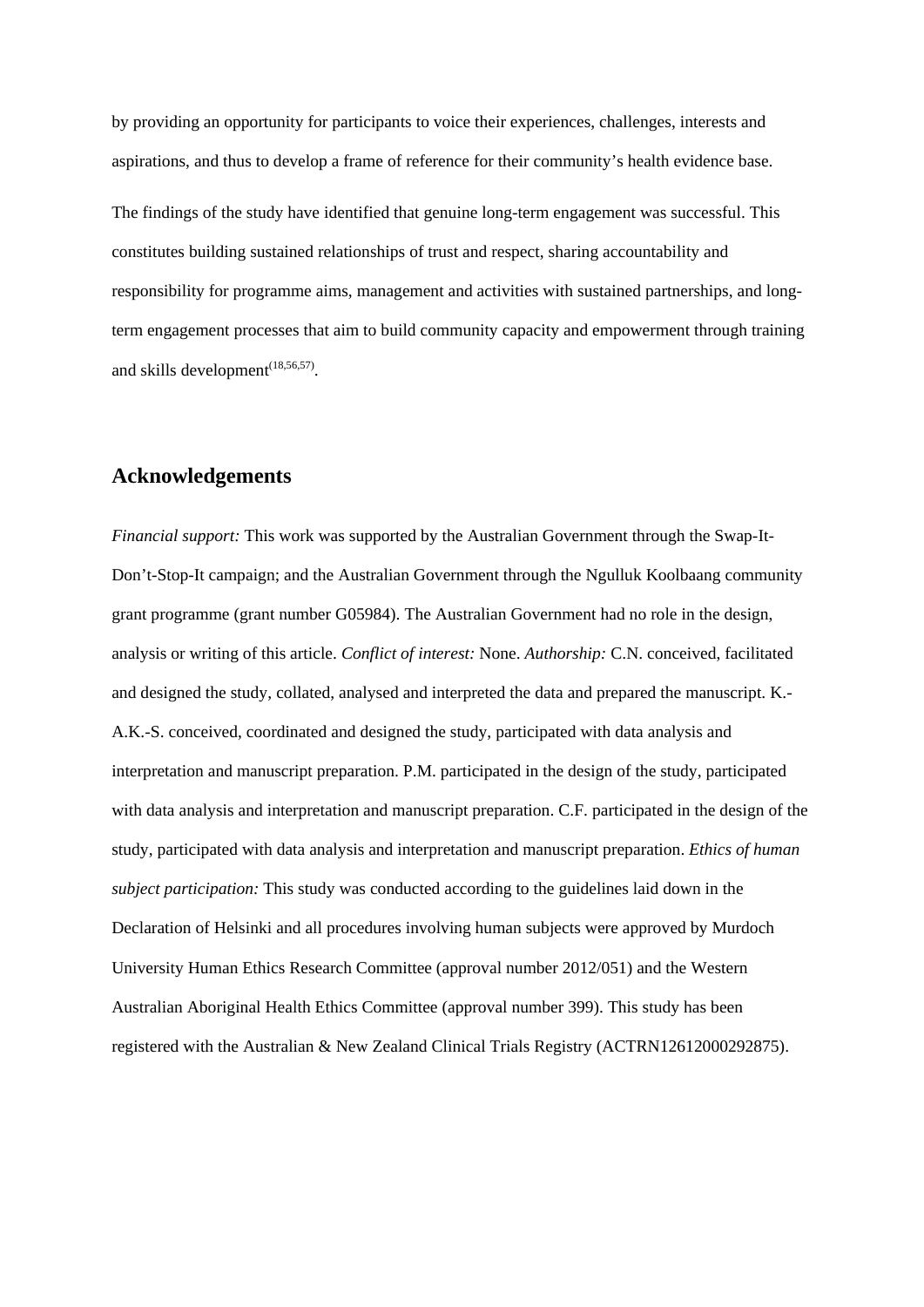## **References**

- 1. T Vos, B Barker, S Begg et al. (2009) Burden of disease and injury in Aboriginal and Torres Strait Islander peoples: the Indigenous health gap. *Int J Epidemiol* **38**, 470–477.
- 2. Australian Institute of Health and Welfare (2011) *The Health and Welfare of Australia's Aboriginal and Torres Strait Islander Peoples: An Overview 2011. Catalogue* no. IHW 42. Canberra: AIHW; available

at http://www.aihw.gov.au/WorkArea/DownloadAsset.aspx?id=10737418955&libID=10737418954

- 3. Australian Indigenous HealthInfoNet (2013) Overview of the health of Indigenous people in Western Australia. http://www.healthinfonet.ecu.edu.au/wa\_overview\_2013.pdf (accessed June 2014).
- 4. D Martin (2011) 'Now we got lots to eat and they're telling us not to eat it': understanding changes to south-east Labrador Inuit relationships to food. *Int J Circumpolar Health* **70**, 384–395.
- 5. D Martin (2012) Nutrition transition and the public-health crisis: Aboriginal perspectives on food and eating. In *Critical Perspectives in Food Studies*, pp. 228–241 [M Koc, J Sumner and A Winson, editors]. Toronto: Oxford University Press.
- 6. S Anand, S Atkinson, D Davis et al. (2007) A Family-based intervention to promote healthy lifestyles in an Aboriginal community in Canada. *Can J Public Health* **98**, 447–452.
- 7. C Grant, C Wall, R Yates et al. (2010) Nutrition and Indigenous health in New Zealand. *J Paediatr Child Health* **46**, 479–482.
- 8. J Brimblecombe, M Ferguson, S Liberato et al. (2013) Characteristics of the community-level diet of Aboriginal people in remote northern Australia. *Med J Aust* **198**, 380–384.
- 9. J Brimblecombe, M Ferguson, S Liberato et al. (2013) Optimisation modelling to assess cost of dietary improvement in remote Aboriginal Australia. *PLoS One* **8**, e83587.
- 10. J Brimblecombe, S Maypilama, M Scarlett et al. (2014) Factors influencing food choices in an Australian Aboriginal community. *Qual Health Res* **24**, 387–400.
- 11. M Harrison, A Lee, M Findlay et al. (2010) The increasing cost of healthy food. *Aust N Z J Public Health* **34**, 175–186.
- 12. T Silke, G Mensink & R Beitz (2003) Determinants of diet quality. *Public Health Nutr* **7**, 29–37.
- 13. I Darnton-Hill, C Nishida & W James (2004) A life course approach to diet, nutrition and the prevention of chronic diseases. *Public Health Nutr* **7**, 101–121.
- 14. L Barnett & E Kendall (2011) Culturally appropriate methods for enhancing the participation of Aboriginal Australians in health-promoting programs. *Health Promot J Aust* **22**, 27–32.
- 15. E Kendall, N Sunderland, L Barnett et al. (2011) Beyond the rhetoric of participatory research in indigenous communities: advances in Australia over the last decade. *Qual Health Res* **21**, 1719–1728.
- 16. South West Aboriginal Land and Sea Council (2010) Kaartdijin Noongar sharing Noongar culture. http://www.noongarculture.org.au/ (accessed January 2012).
- 17. 17. S Thorne, S Reimer Kirkham & K O'Flynn-Magee (2004) The analytic challenge in interpretive description. *Int J Qual Methods* **3**, 1; available at http://www.ualberta.ca/~iiqm/backissues/3\_1/pdf/thorneetal.pdf
- 18. Mungabareena Aboriginal Corporation & Women's Health Goulbum North East (2008) Making two worlds work. Health promotion framework with an 'Aboriginal lens'. http://www.whealth.com.au/mtww/documents/MTWW\_Health-Promotion-Framework.pdf (accessed March 2012).
- 19. J Tacchi, D Slater & G Hearn (2003) *Ethnographic Action Research*. New Delhi: UNESCO.
- 20. J Tacchi, J Fildes, K Martin et al. (2007) EAR Ethnographic Action Research. Training handbook. http://ear.findingavoice.org/info/credits.html (accessed March 2012).
- 21. W Foley, S Spurr, L Lenoy et al. (2011) Cooking skills are important competencies for promoting healthy eating in an urban Indigenous health service. *Nutr Diet* **68**, 291–296.
- 22. P Abbott, J Davison, L Moore et al. (2012) Effective nutrition education for Aboriginal Australians: lessons from a diabetes cooking course. *J Nutr Educ Behav* **44**, 55–59.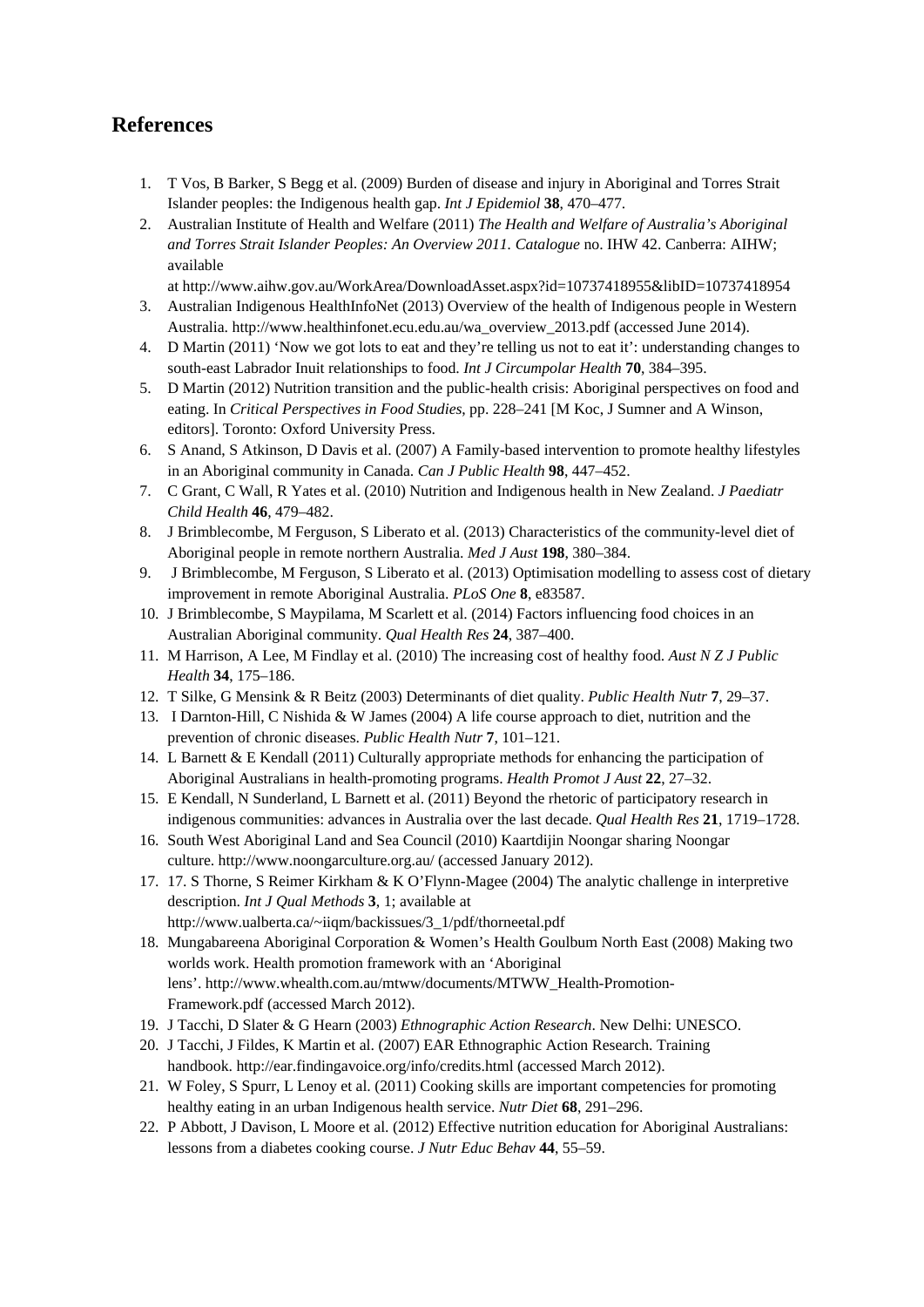- 23. C Jalla & G Hayden (2014) Aboriginal health research is not black and white–lessons from the field. *Aust Indigenous Health Bull* **14**, issue 3, available at http://healthbulletin.org.au/articles/aboriginal-health-research-is-not-black-and-white-lessons-fromthe-field
- 24. D Tongco (2007) Purposive sampling as a tool for informant selection. *Ethnobot Res Applic* **5**, 147– 158; available at http://hdl.handle.net/10125/227
- 25. K Rae, L Weatherall, K Hollebone et al. (2013) Developing research partnerships with Aboriginal communities – strategies for improving recruitment and retention. *Rural Remote Health* **13**, 2255.
- 26. S Wong, L Wu, B Boswell et al. (2013) Strategies for moving towards equity in recruitment of rural and Aboriginal research participants. *Rural Remote Health* **13**, 2453.
- 27. Australian Bureau of Statistics (2013) Census community profile. Aboriginal and Torres Strait Islander Peoples Profile. http://www.censusdata.abs.gov.au/census\_services/getproduct/census/2011/communityprofile/5020110
- 29?opendocument&navpos=220 (accessed June 2014). 28. P Dudgeon & K Ugle (2010) Community and engagement: urban diversity. In *Working Together: Aboriginal and Torres Strait Islander Metal Health and Wellbeing Principles and Practices*, pp. 181– 189 [N Purdie, P Dudgeon and R Walker, editors]. Canberra: Commonwealth of Australia.
- 29. F Russel, J Carapetis, H Liddle et al. (2005) A pilot study of the quality of informed consent materials for Aboriginal participants in clinical trials. *J Med Ethics* **31**, 490–494.
- 30. D Bessarab (2012) *Yarning A Culturally Safe Method of Indigenous Conversation*. Perth: Aboriginal Health Education Research Unit, Curtin University; available at http://dtsc.com.au/wpcontent/uploads/Dementia-Yarning-Presentation-310712.pdf
- 31. Australian Institute of Aboriginal and Torres Strait Islander Studies (2011) Guidelines for Ethical Research in Australian Indigenous Studies, 2nd ed. http://www.aiatsis.gov.au/\_files/research/ethics.pdf (accessed March 2012).
- 32. P Dudgeon, M Wright & J Coffin (2010) Talking it and walking it: cultural competence. *J Aust Indigenous Issues* **13**, 29–46.
- 33. J Ritchie & L Spencer (1994) Qualitative data analysis for applied policy research. In *Analysing Qualitative Data*, pp. 173–194 [A Bryman and R Burgess, editors]. London: Routledge.
- 34. N King & C Horrocks (2010) *Interviews in Qualitative Research*. London: Sage.
- 35. S Louth (2012) Overcoming the 'shame' factor: empowering Indigenous people to share and celebrate their culture. In *Proceedings of International Conference Innovative Research in a Changing and Challenging World*. Phuket, Thailand, 16–18 May 2012; available at http://www.auamii.com/proceedings\_Phuket\_2012/Louth.pdf
- 36. D Mellor (2003) Contemporary racism in Australia: the experience of Aborigines. *Pers Soc Psychol Bull* **29**, 474–486.
- 37. R Eversole (2003) Managing the pitfalls of participatory development: some insight from Australia. *World Dev* **31**, 781–795.
- 38. S Barton (2004) Narrative inquiry: locating Aboriginal epistemology in a relational methodology. *J Adv Nurs* **45**, 519–526.
- 39. D Gorman & M Toombs (2009) Matching research methodology to Australian Indigenous culture. *Aboriginal Islander Health Worker J* **33**, 4–7.
- 40. W Foley (2010) Family food work: lessons learned from urban Aboriginal women about nutrition promotion. *Aust J Prim Health* **16**, 268–274.
- 41. A McEwan, K Tsey & Empowerment Research Team (2008) *The Role of Spirituality in Social and Emotional Wellbeing Initiatives: The Family Wellbeing Program at Yarrabah. Discussion Paper* no. 7. Darwin: Cooperative Research Centre for Aboriginal Health; available at https://www.lowitja.org.au/sites/default/files/docs/DP7\_FINAL.pdf
- 42. A Bandura (1977) Self-efficacy: toward a unifying theory of behavioural change. *Psychol Rev* **84**, 191– 215.
- 43. S Thompson, S Gifford & L Thorpe (2000) The social and the cultural context of risk and prevention: food and physical activity in an urban Aboriginal community. *Health Educ Behav* **27**, 725–743.
- 44. S Cooper & A Begley (2011) WA health practitioners and cooking: how well do they mix? *Nutr Diet* **68**, 65–69.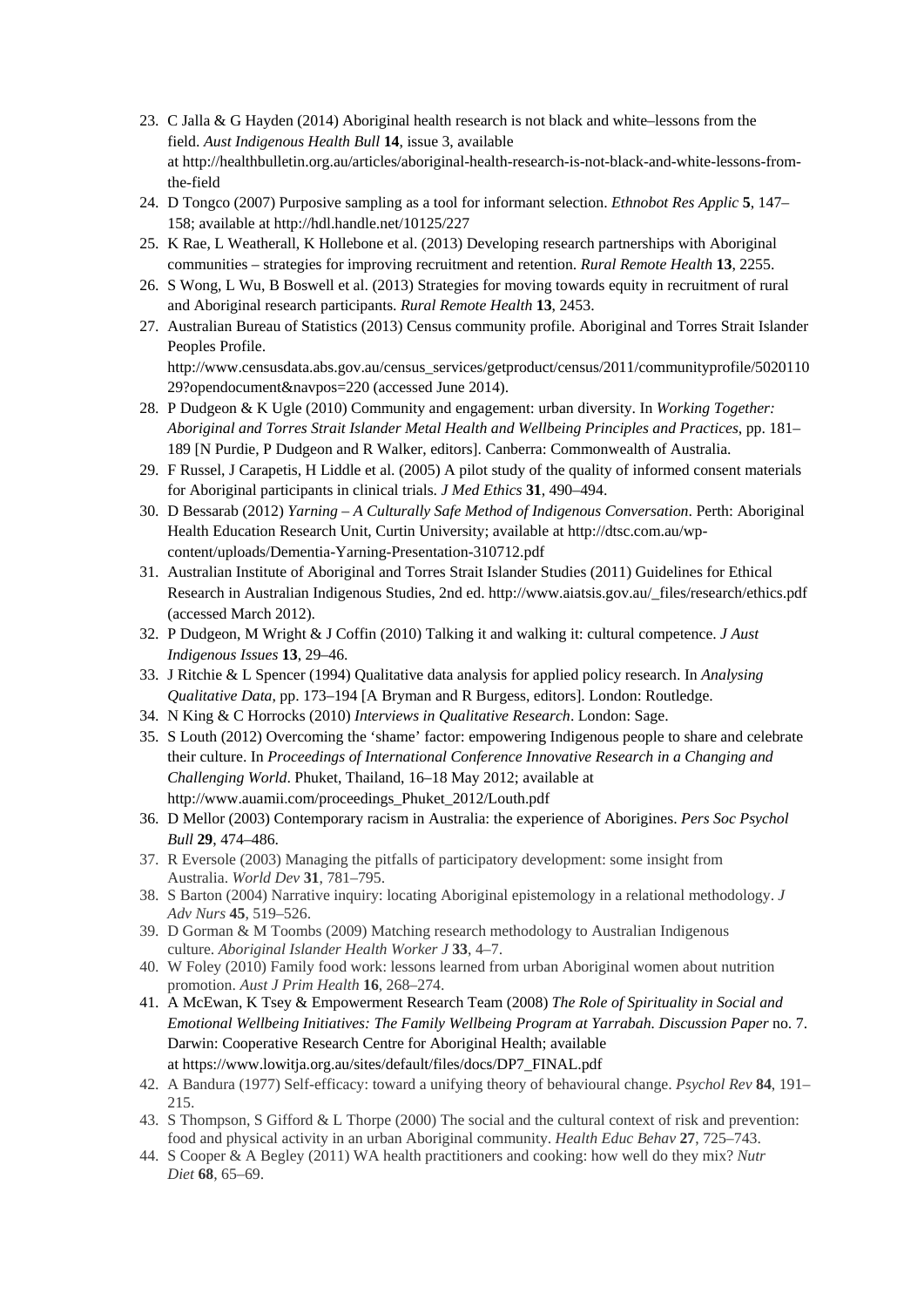- 45. J Browne , S Laurence & S Thorpe (2009) Acting on food insecurity in urban Aboriginal and Torres Strait Islander communities: policy and practice interventions to improve local access and supply of nutritious food. http://www.healthinfonet.ecu.edu.au/health-risks/nutrition/reviews/other-reviews (accessed May 2012).
- 46. C Kettings , A Sinclair & M Voevodin (2009) A healthy diet consistent with Australian health recommendations is too expensive for welfare-dependent families. *Aust N Z J Public Health* **33**, 566– 572
- 47. K Rosier (2011) *Food Insecurity in Australia: What Is It, Who Experiences It and How Can Child and Family Services Support Families Experiencing It?*. Canberra: Australian Institute of Family Studies; available at http://www.aifs.gov.au/cafca/pubs/sheets/ps/ps9.pdf
- 48. R Ryan & E Deci (2000) Self-determination theory and the facilitation of intrinsic motivation, social development, and well-being. *Am Psychol* **55**, 68–78.
- 49. K Tsey (1997) Aboriginal self-determination, education and health: towards a radical change in attitudes to education. *Aust N Z J Public Health* **21**, 77–83.
- 50. H Keleher & V Hagger (2007) Health literacy in primary health care. *Aust J Prim Health* **13**, 24–30.
- 51. H Bishop (2002) Aboriginal ADR service in WA. *ADR Bull* **5**, issue 8, article 6; available at http://epublications.bond.edu.au/adr/vol5/iss8/6
- 52. C Chataway (2002) Successful development in Aboriginal communities: does it depend upon a particular process? *J Aboriginal Econ Dev* **3**, 76–88.
- 53. M Gooda (2011) Lateral violence in Aboriginal and Torres Strait Islander communities. In *Social Justice Report 2011*, Chapter 2. Sydney: Australian Human Rights Commission; available at https://www.humanrights.gov.au/publications/chapter-2-lateral-violence-aboriginal-and-torres-straitislander-communities-social
- 54. M Gooda (2011) Cultural safety and security: Tools to address lateral violence. In *Social Justice Report 2011*, Chapter 4. Sydney: Australian Human Rights Commission; available at https://www.humanrights.gov.au/publications/chapter-4-cultural-safety-and-security-tools-addresslateral-violence-social-justice
- 55. G Laverack (2006) Improving health outcomes through community empowerment: a review of the literature. *J Health Popul Nutr* **24**, 113–120.
- 56. Victorian Health Promotion Foundation (2011) *Life is Health is Life: Taking Action to Close the Gap. Victorian Aboriginal evidence-based health promotion resource*. Carlton: Victorian Government Department of Health; available

at http://www.vichealth.vic.gov.au/~/media/Files/Publications/VH\_Indig%20EBR\_Text\_web.ashx

57. **57.** J Hunt (2013) *Engagement with Indigenous Communities in Key Sectors. Resource Sheet* no. 23 produced for the Closing Gap Clearinghouse. Canberra and Melbourne: AIHW and Institute of Family Studies; available

at http://www.aihw.gov.au/uploadedFiles/ClosingTheGap/Content/Publications/2013/ctgc-rs23.pdf

- 58. K Clapham (2011) Indigenous-led intervention research: the benefits challenges and opportunities. *Int J Crit Indigenous Stud* **4**, 40–48.
- 59. P Cochrane , C Marshall , C Garcia-Downing et al. (2008) Indigenous ways of knowing: implications for participatory research. *Am J Public Health* **98**, 22–27.
- 60. S Couzos , T Lea , R Murray et al. (2005) 'We are not just participants we are in charge': the NACCHO ear trail and the process for Aboriginal community-controlled health research. *Ethn Health* **10**, 91–111.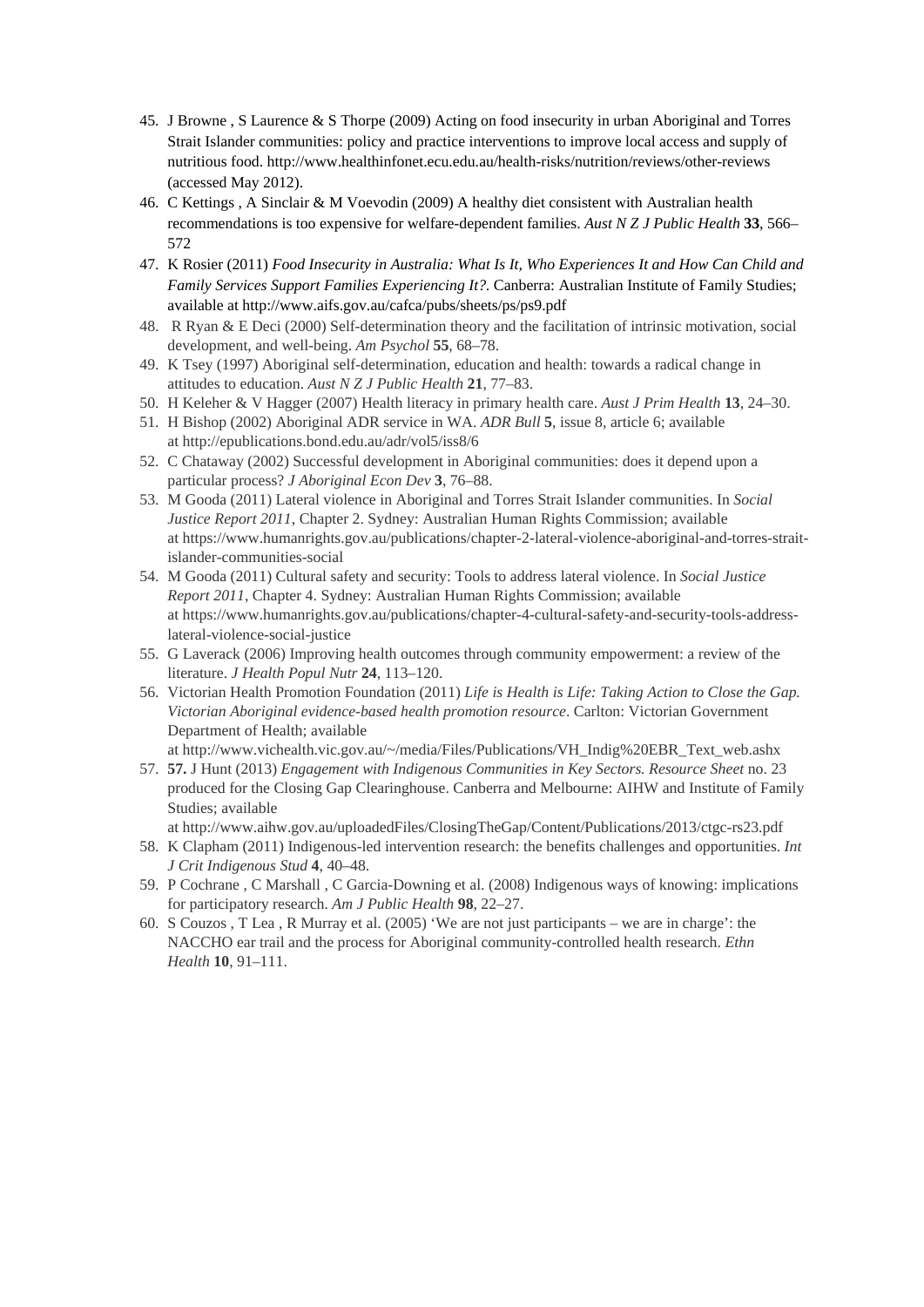**Table 1** Mapping the aims and activities of the cooking and nutrition component of the Bindjareb

Yorgas Health Programme (BYHP) against the checklist of concepts of the Making Two Worlds

Work (MTWW) framework (from *Making two worlds work. Health promotion framework with an* 

*'Aboriginal lens'* (18))**\***

| Aims of the cooking and<br>nutrition classes                                                                                           | Education and activities of the cooking and nutrition classes                                                                                                                                                | MTWW framework<br>checklist score |
|----------------------------------------------------------------------------------------------------------------------------------------|--------------------------------------------------------------------------------------------------------------------------------------------------------------------------------------------------------------|-----------------------------------|
| Use the intake recommendations of<br>different food groups to maintain<br>good health for self, children and<br>family                 | Personnel: dietitian, facilitator and coordinator<br>Evidence resources: Australian Dietary Guidelines and online resources                                                                                  | 16/20                             |
|                                                                                                                                        | Nutrition education topics: food groups, serving sizes, portion sizes, nutrient<br>characteristics, energy and nutrient requirements (all ages), food<br>modelling tool and management of chronic disease    |                                   |
|                                                                                                                                        | Skills: participant discussion and recipe selection for cooking class; food<br>preparation and cooking; meal to take home for four people                                                                    |                                   |
| Develop skills in planning for and<br>purchasing healthy food on a<br>budget, including reading food<br>labels                         | Personnel: dietitian, facilitator and coordinator                                                                                                                                                            | 16/20                             |
|                                                                                                                                        | Evidence resources: Australian Dietary Guidelines and online resources                                                                                                                                       |                                   |
|                                                                                                                                        | Nutrition education topics: nutrition information panel, menu and meal<br>planning, supermarket field trip, cost per kilo activity                                                                           |                                   |
|                                                                                                                                        | Skills: participant discussion and recipe selection for cooking class; food<br>preparation and cooking; meal to take home for four people                                                                    |                                   |
| Improve the safe delivery of family                                                                                                    | Personnel: facilitator and coordinator                                                                                                                                                                       | 16/20                             |
| foods through safe food handling,<br>preparation and storage                                                                           | Evidence resources: Australian Dietary Guidelines; Safe Food Australia and<br>online resources                                                                                                               |                                   |
|                                                                                                                                        | Food safety and kitchen safety education topics: hand, utensil and<br>equipment hygiene, equipment safety, covering and refrigeration, storage                                                               |                                   |
|                                                                                                                                        | Skills: participant discussion and recipe selection for cooking class; food<br>preparation and cooking; meal to take home for four people                                                                    |                                   |
| Develop new skills and knowledge in<br>food preparation and cooking for<br>home cooking and influencing<br>family healthy food choices | Personnel: facilitator and coordinator                                                                                                                                                                       | 16/20                             |
|                                                                                                                                        | Evidence resources: Australian Dietary Guidelines and online resources                                                                                                                                       |                                   |
|                                                                                                                                        | Nutrition education topics: topics above, reducing sugar, reducing salt,<br>dietary fibre requirements, spreads, oils, discretionary choices, mixed<br>foods, dietary patterns for self, children and family |                                   |
|                                                                                                                                        | Skills: food preparation and cooking of main meal for four people; participant<br>discussion and selection                                                                                                   |                                   |

**\***The research team used the MTWW framework checklist to determine if appropriate consideration

was given to each concept of the MTWW framework in the planning and delivery of the cooking and

nutrition classes.